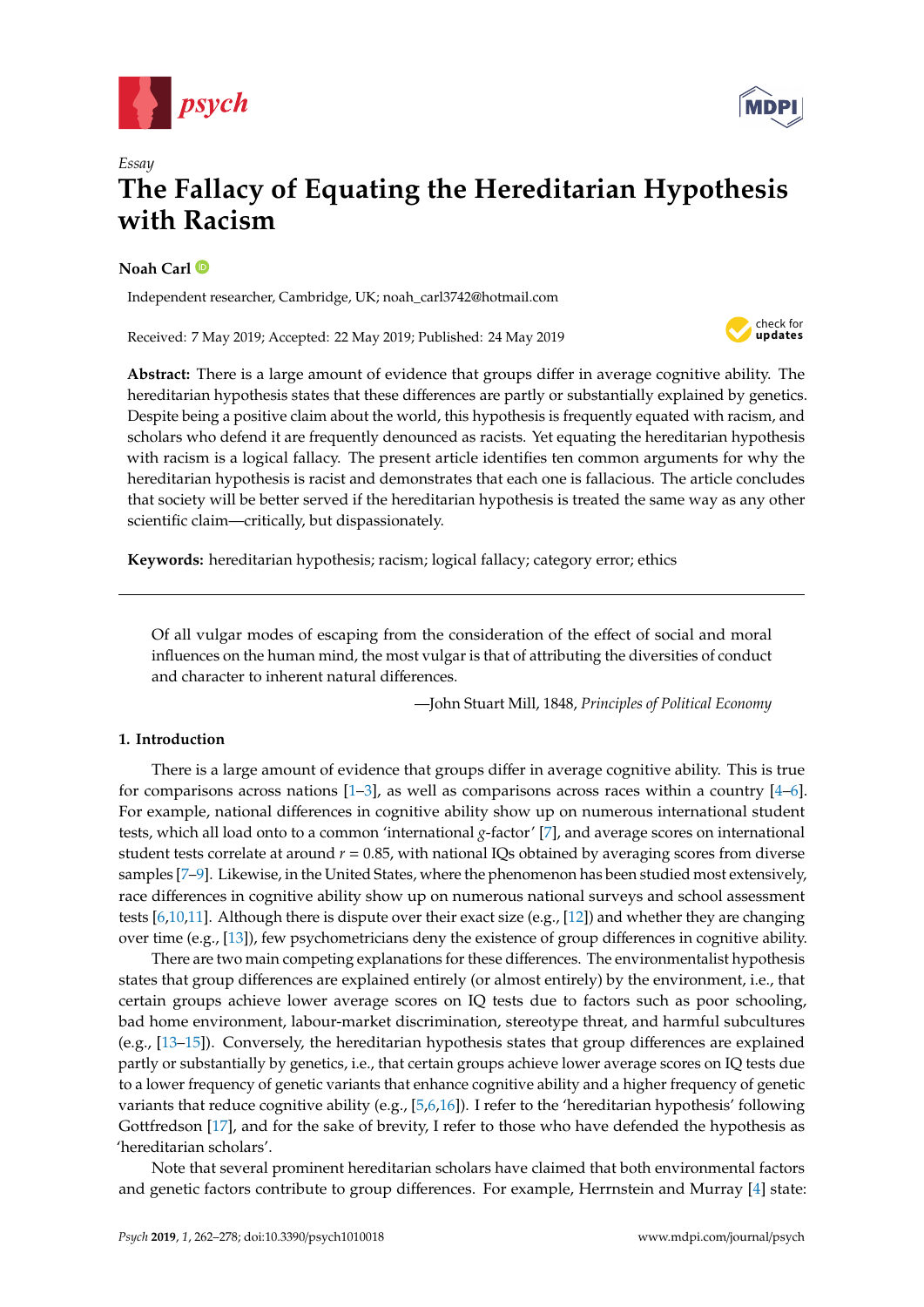'It seems highly likely to us that both genes and the environment have something to do with racial differences. What might the mix be? We are resolutely agnostic on that issue; as far as we can determine, the evidence does not yet justify an estimate.' Likewise, Rushton and Jensen [\[5\]](#page-11-11) state: 'It is essential to keep in mind precisely what the two rival positions do and do not say—about a 50% genetic–50% environmental etiology for the hereditarian view versus an effectively 0% genetic–100% environmental etiology for the culture-only theory. '*The defining di*ff*erence is whether any significant part of the mean Black–White IQ di*ff*erence is genetic rather than purely cultural or environmental in origin.*' Hence, the primary divide within the scholarly community is between those who believe that only environmental factors matter, and those who believe that both genetic and environmental factors matter. Indeed, most environmentalist scholars argue that if any genetic differences do exist, they are likely to be trivial.

Despite being a positive claim about the world, the hereditarian hypothesis is frequently equated with racism, and scholars who defend it are frequently denounced as racists [\[18](#page-11-14)[–22\]](#page-12-0). In some cases, the attribution of racism is merely insinuated, while in other cases, it is stated openly and explicitly. This tendency has arguably had two major adverse consequences on intelligence research. The first is the pervasive mischaracterisation of the field in psychology textbooks and the popular media, including widespread repetition of factual errors and logical fallacies, as well as claims that contested hypotheses are 'pseudoscientific' [\[20,](#page-11-15)[23](#page-12-1)[–27\]](#page-12-2). The second adverse consequence is recurring witch-hunts against intelligence researchers, including protests, petitions, threats, physical attacks and institutional sanctions [\[28–](#page-12-3)[31\]](#page-12-4). Indeed, a number of scholars have argued that those who subscribe to the hereditarian hypothesis should be held to higher evidentiary standards than their peers or even censored entirely [\[32–](#page-12-5)[37\]](#page-12-6). Yet others have maintained that scientists have a duty to pursue the truth wherever it may lead, and that stifling free inquiry can itself do active harm [\[22](#page-12-0)[,38–](#page-12-7)[42\]](#page-12-8).

Insofar as the hereditarian hypothesis is a scientific claim and not a normative judgement or an imperative to do harm, equating it with racism is a logical fallacy—specifically, a category error ([\[43\]](#page-12-9), Chapter 1). A category error is the fallacy of assigning a property to something which could not possibly possess that property. In this case, the property of 'racist' is assigned to a scientific hypothesis, something which may be true or false, but which cannot be racist under any reasonable definition of that term. Note that the category error is an informal logical fallacy, not a structural error in deductive reasoning.

The next section of this paper identifies ten common arguments for why the hereditarian hypothesis is racist and demonstrates that each one is fallacious. (Quotations illustrating each of these arguments are provided in the Supporting Information, see the Supplementary File.) Of course, some readers will already accept that equating the hereditarian hypothesis with racism is a logical fallacy. Indeed, many will consider the proposition obvious or trivial. However, a sufficiently large number of scholars evidently do not that it is worth taking the time to refute the various arguments that have been put forward in the literature. Rather than a pedantic or antagonistic activity, this should be considered a constructive one: Explaining why such arguments are fallacious serves to increase overall understanding and may go some way to remedying the two adverse consequences mentioned above. The overall aim of this paper is *not* to argue that the hereditarian hypothesis is correct, but simply to show that it is not racist.

#### **2. Arguments for Why the Hereditarian Hypothesis is Racist**

# *2.1. The Hereditarian Hypothesis is Racist Because There Is No Such Thing as Intelligence*

The first three arguments (2.1, 2.2 and 2.3) all take the same form. Each one is roughly equivalent to the following: 'Some aspect of the hereditarian hypothesis is pseudoscientific. Pseudoscientific claims about low-scoring groups are tantamount to racial slurs. Therefore, the hereditarian hypothesis is racist.' When evaluating these three arguments, one might be inclined to object that even a pseudoscientific claim cannot be racist. Rather than being racist, such a claim would simply be wrong (either contradictory, unfalsifiable or patently erroneous). However, it is easy to see how a sufficiently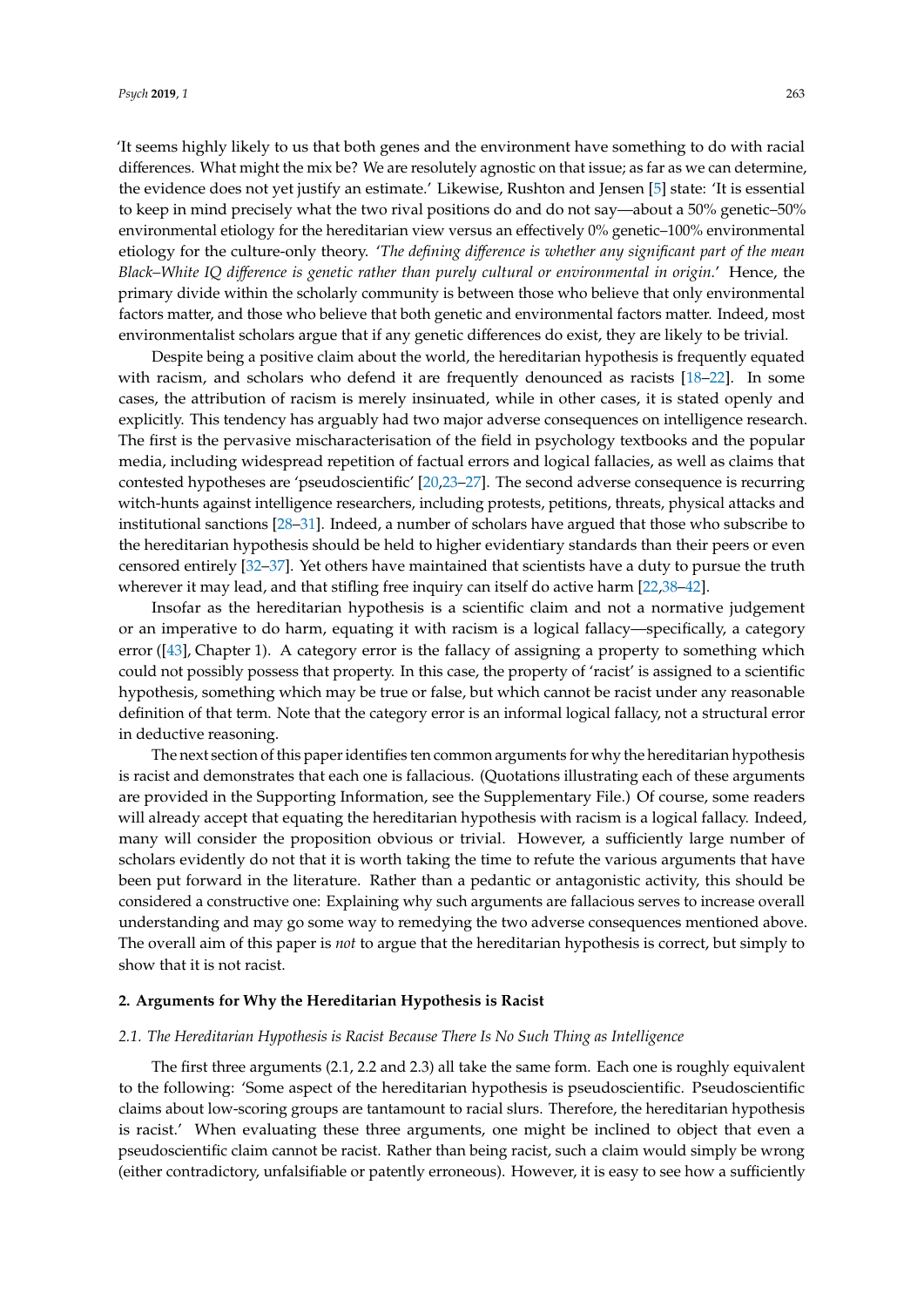hyperbolic pseudoscientific claim could be construed as a racial slur. For example, consider the following pseudoscientific claim: 'Blacks score 10 standard deviations below whites on every test of cognitive ability, meaning that there is virtually no overlap between the two distributions.' It could be argued that, since this claim is so manifestly absurd, the only reasonable way of interpreting it is as a racial slur.

Nevertheless, contrary to argument 2.1, intelligence is *not* pseudoscientific. Hence, claims about group differences in cognitive ability made on the basis of differential IQ-test performance are not pseudoscientific either. Intelligence is typically operationalised as the standardised score derived from a battery of mental tests. This operationalisation is based on *g*-factor theory, which posits that a general factor of intelligence influences individuals' performance across diverse mental tests [\[44](#page-12-10)[,45\]](#page-12-11) *g*-factor theory is powerful because it accounts for the central fact about intelligence testing, namely that scores on all tests of mental ability (reaction time, vocabulary, mental rotation, etc.) are positively correlated with one another, meaning that individuals who score above average on one test (e.g., reaction time) also tend to score above average on other sub-tests (e.g., vocabulary). It can be contrasted with Gardner's [\[46\]](#page-12-12) theory of multiple intelligences, which denies that a single *g*-factor influences performance across diverse tests. However, Gardner's theory is no longer given much credence within the psychometrics community. As Deary [\[47\]](#page-12-13) notes:

Among psychologists working in this field there is no longer any substantial debate about the structure of human mental ability differences [ . . . ] A general factor emerges that accounts for about half of the individual differences among the scores for a group of people, and there are group factors that are narrower abilities, and then very specific factors below that.

IQ has a number of important psychometric properties, in virtue of which it has been described as 'psychology's greatest single achievement' [\[23\]](#page-12-1), and as one of the 'of the most reliable and valid instruments in all of psychological science' [\[48\]](#page-12-14). (In addition to the properties listed, IQ research has higher statistical power than much of the rest of social and medical science [\[49\]](#page-12-15)):

- 1. *High reliability across test batteries:* When several different batteries of tests are administered to a sample of individuals and separate *g*-factors are extracted from those batteries, they correlate with one another at around  $r = 0.95$  [\[50](#page-12-16)[,51\]](#page-13-0).
- 2. *High stability over the life-course:* IQ measured at age 11 is correlated at *r* > 0.70 with IQ measured at age 77, meaning that between-individual differences in cognitive ability within cohort are largely preserved from childhood to old age [\[52\]](#page-13-1).
- 3. *High heritability:* Evidence from twin studies, adoption studies and molecular–genetic studies indicates that variance in IQ has a large genetic component [\[53–](#page-13-2)[56\]](#page-13-3). According to a recent literature review, the heritability of IQ in adulthood (for Western populations) is approximately 60% [\[57\]](#page-13-4).
- 4. *Good construct validity:* IQ is correlated with numerous measures of brain structure and function, including white matter volume, cortical thickness and neural efficiency [\[58\]](#page-13-5). The correlation between IQ and overall brain size is  $r = 0.31 - 0.40$  [\[59\]](#page-13-6).
- 5. *Good criterion validity:* IQ is correlated with numerous life outcomes, including educational attainment, income, mortality, criminality and job performance [\[4](#page-11-2)[,60](#page-13-7)[,61\]](#page-13-8). In some domains, IQ even has incremental validity within the top 1% of scores [\[62\]](#page-13-9).
- 6. *Universality:* When batteries of tests are administered to samples from non-Western countries, a *g*-factor typically emerges that accounts for approximately half the variance [\[63\]](#page-13-10). *g*-factors have even been extracted from test batteries administered to primates and other nonhuman animals [\[64–](#page-13-11)[66\]](#page-13-12).

#### *2.2. The Hereditarian Hypothesis is Racist Because There Is no Such Thing as Race*

Just as IQ is not pseudoscientific, neither is the concept of race as a partly social, *partly* biological construct. Before proceeding, it is worth explaining why race is indeed a partly social construct [\[67\]](#page-13-13).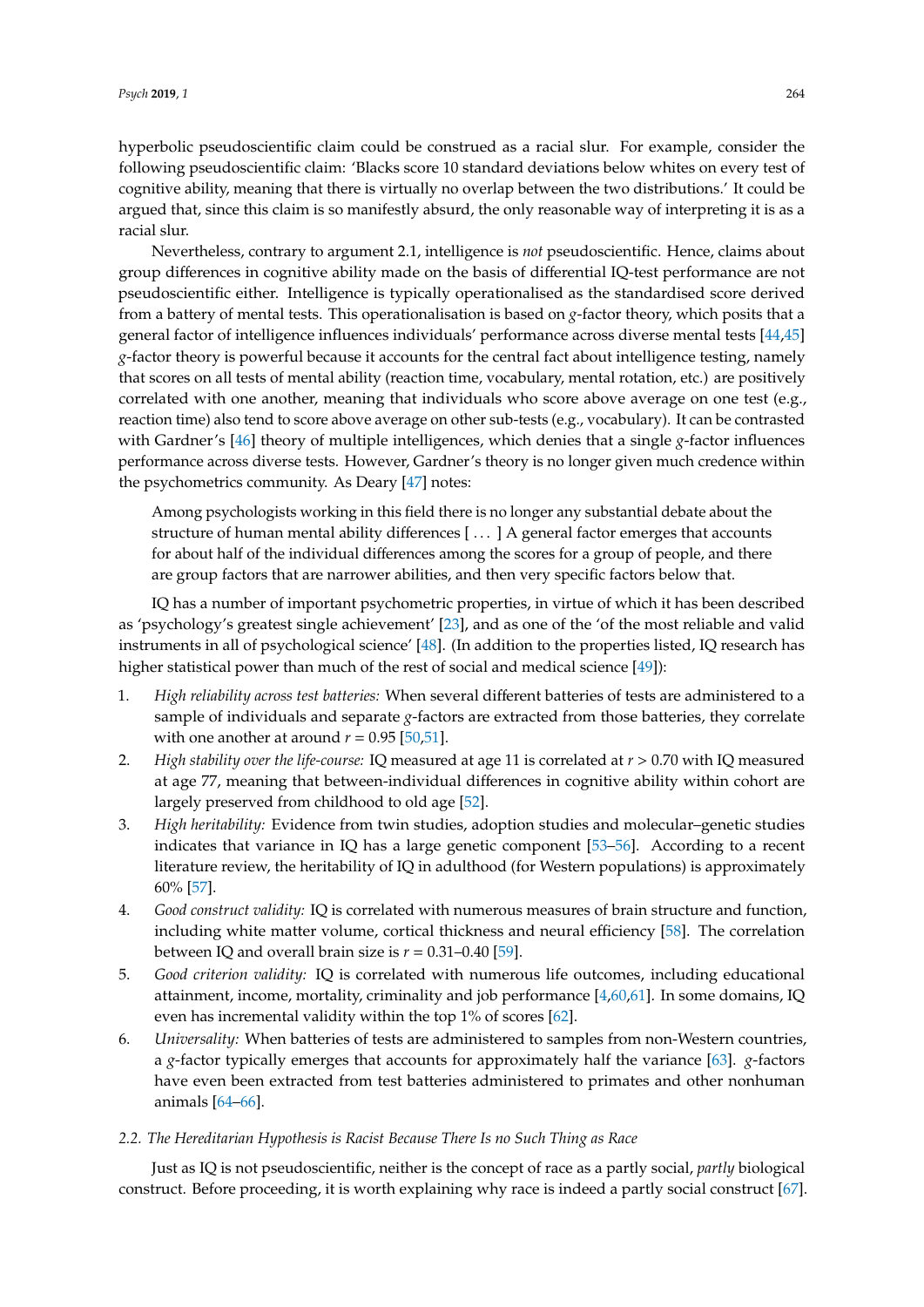One important reason is that systems of racial classification have varied over time and from one society to another [\[68,](#page-13-14)[69\]](#page-13-15). For example, the United States has historically adhered to the so-called 'one-drop rule', according to which an individual who has any amount of African ancestry is considered black (say, even someone who had only 1 African great-grandparent out of 8). By contrast, societies such as South Africa and Brazil have long distinguished between 'black', 'white' and one or more intermediary categories, comprising individuals of mixed ancestry (e.g., 'coloured', 'mullato'). In addition, some early anthropologists used 'race' to refer to major continental groups (e.g., 'Caucasoid', 'mongoloid'), whereas others used it refer to finer-grained regional groups (e.g. 'Nordic', 'Celtic').

Another important reason why race should be seen as a partly social construct is that, in contemporary societies where people are largely free to choose their own racial identity, two individuals with the same mixed ancestry may nonetheless have different racial identities. For example, consider two individuals, each with 1 African great-grandparent and 7 European great-grandparents. One might choose to identify as 'black', while the other might choose to identify as 'mixed race'. And each of them would be perfectly entitled to do so. Some scholars have even gone as far as to argue that it is legitimate for individuals with totally European ancestry to identify as 'black', in the same way that it is legitimate for individuals who were born as members of one sex to identify as members of the other sex [\[70\]](#page-13-16). However, this point of view remains a matter of considerable controversy [\[71\]](#page-13-17).

Of course, just because the meaning of 'race' has varied over time and across societies, this does not mean that it is a wholly social construct. Indeed, there is a strong case to be made for treating race as a *partly biological* construct too [\[72](#page-13-18)[–81\]](#page-13-19). It is important to note that treating race as a partly biological construct does not imply endorsement of the *essentialist* concept of race, which posits that human beings can be divided into a small number of races in such a way that *all* members of each race share certain traits with one other that they do not share with *any* members of other races (see [\[75\]](#page-13-20)). This concept implies that each race has its own 'essence', something which is obviously false, and perhaps not even verifiable. As Sesardic [\[75\]](#page-13-20) notes, Theodor Dobzhansky pointed out more than 40 years ago that if human populations really were entirely non-overlapping, then 'we would not have races, we would have distinct species.' (In other words, the essentialist concept of race is really a straw man.) In fact, the essentialist concept of race is demonstrably false, given that different populations show a relatively large degree of overlap on most traits, the majority of human genetic variation is distributed along a gradient and many humans are of mixed ancestry [\[82\]](#page-14-0). Today, scientists often eschew the term 'race' due to its essentialist connotations, instead employing terms such as 'ancestral population' or 'biogeographic ancestry group' [\[78,](#page-13-21)[79,](#page-13-22)[83,](#page-14-1)[84\]](#page-14-2). Note that in any case, nothing about the veracity of research into group differences hinges on whether 'race' is valid scientific label. If one objects to claims about 'race differences', then one could just as well talk about 'differences between biogeographic ancestry groups'.

In contrast to the long-debunked essentialism of the past, a more realistic concept of biological race is one that postulates partially discontinuous genetic variation both within and between ancestral populations. (The existence of population structure *within* continental populations is evident from findings such as the one made by Novembre et al. [\[85\]](#page-14-3).) This more realistic concept recognises that the discontinuities between ancestral populations correspond to natural geographic barriers, such as oceans (e.g., the Atlantic), deserts (e.g., the Sahara) and mountain ranges (e.g., the Himalayas), which impeded gene flow for substantial periods of time during human evolutionary history [\[86\]](#page-14-4). As Xing et al. [\[87\]](#page-14-5) note:

Patterns of human genetic variation are influenced by mating patterns, and the latter are in turn influenced by geographic and cultural factors (e.g., mountain ranges, language, religious practices). Consequently, it is not surprising that human genetic variation, while correlated with geographic location, is not perfectly clinal.

The more realistic concept of race also recognises that, insofar as human population structure can be observed at multiple levels (continental, subcontinental, national, subnational, etc.), there is nothing 'special' or 'natural' about the continental and subcontinental levels—those which correspond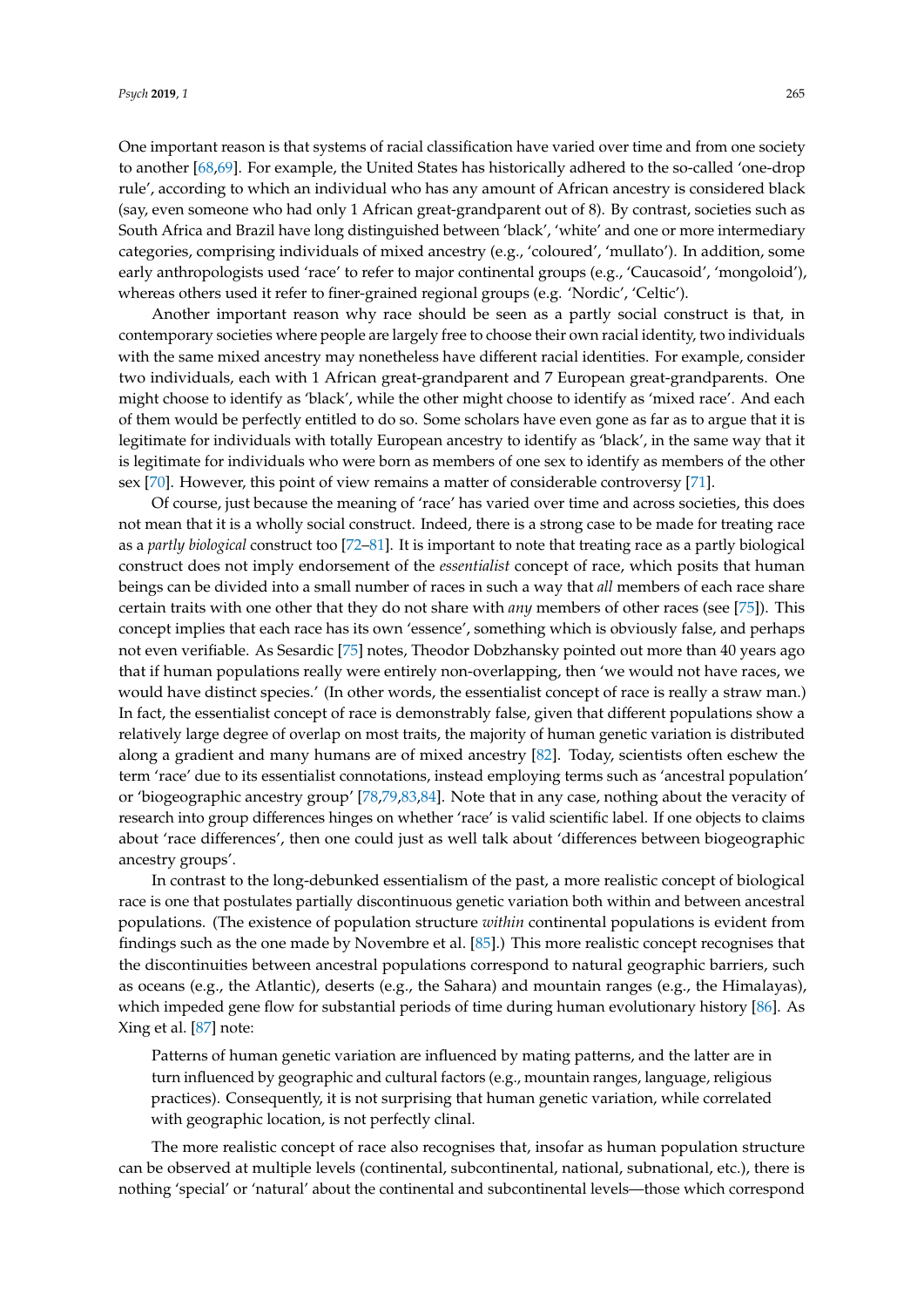to the concept of race as it has been traditionally understood [\[88\]](#page-14-6). In some scientific contexts, variation between races will matter most, while in other scientific contexts, variation at some other level will matter most. The evidence for this concept of biological race is strong:

- 1. *Evidence from comparing genetic clusters to racial identities:* By genotyping a diverse sample of individuals at a sufficiently large number of genetic loci, and then subjecting the data to cluster analysis, it is possible to classify individuals by race with >95% accuracy [\[89–](#page-14-7)[92\]](#page-14-8). As Edwards [\[93\]](#page-14-9) pointed out, due to the correlation structure among loci, correctly classifying individuals by race is possible even though 85–90% of genetic variation is within races.
- 2. *Evidence from comparisons within and between clusters:* When genetic clusters correspond to five major ancestral populations (Africans, Eurasians, East Asians, Amerindians and Australians), subpopulations separated by a given geographic distance are found to be more genetically similar if they are from the same cluster than if they are from different clusters [\[94\]](#page-14-10).
- 3. *Evidence from comparisons across species:* The amount of genetic variation between ancestral human populations is comparable to the amount of genetic variation between subspecies in some nonhuman animals for which there are recognised subspecies [\[74](#page-13-23)[,78\]](#page-13-21). And in fact, overall human mitochondrial variation is about average within the animal kingdom [\[90\]](#page-14-11).
- 4. *Evidence from anatomy and physiology:* Ancestral human populations show differences in numerous anatomical and physiological traits [\[79](#page-13-22)[,81](#page-13-19)[,95](#page-14-12)[,96\]](#page-14-13). Moreover, because the differences in such traits are correlated, it is often possible to classify skeletal remains by race with >90% accuracy, so long as a sufficiently large number of traits are measured [\[73](#page-13-24)[,97–](#page-14-14)[99\]](#page-14-15).

Treating race (or 'biogeographic ancestry group') as a partly biological construct boils down to the claim that human genetic variation is not perfectly clinal, i.e., that it is at least somewhat discontinuous. However, even if human genetic variation were found to be perfectly clinal, this would not render the hereditarian hypothesis pseudoscientific. On average, there would still be genetic variation between nations and self-identified races, and that variation could in principle covary with their average cognitive abilities. It does not matter for the hereditarian hypothesis whether the genetic variation between groups corresponds to partially discontinuous clusters or arbitrary sections of a continuum.

#### *2.3. The Hereditarian Hypothesis Is Racist Because It Is Not Scientifically Plausible*

Some critics of the hereditarian hypothesis concede that IQ is a valid psychological construct, and that human populations can to some extent be demarcated genetically. But they insist that the hereditarian hypothesis is racist (i.e., tantamount to a racial slur) on the grounds that it is not scientifically plausible. There are several versions of this argument, and they need to be dealt with in turn. Note that the aim of this section is not to argue that the hereditarian hypothesis is correct, but just that it *is* scientifically plausible.

### 2.3.1. It Is Patently False that All White People are Genetically Smarter than All Black People

The claim that 'all white people are genetically smarter than all black people' is of course false. As far as the author is aware, no serious hereditarian scholar has ever advanced such a claim. As noted above, the hereditarian hypothesis states that 'certain groups achieve lower average scores on IQ tests due to a lower frequency of genetic variants that enhance cognitive ability and a higher frequency of genetic variants that reduce cognitive ability.' It does not state that 'every member of each high-scoring group possesses certain genes for IQ, and no member of any low-scoring group possesses those genes.' Since the hereditarian hypothesis purports to explain differences in group-averages, it is perfectly consistent with the observation that some members of low-scoring groups will possess more genetic variants that enhance cognitive ability than nearly all members of high-scoring groups. In other words, it recognises that there will be overlap between the distributions of genetic variants affecting cognitive ability in different populations.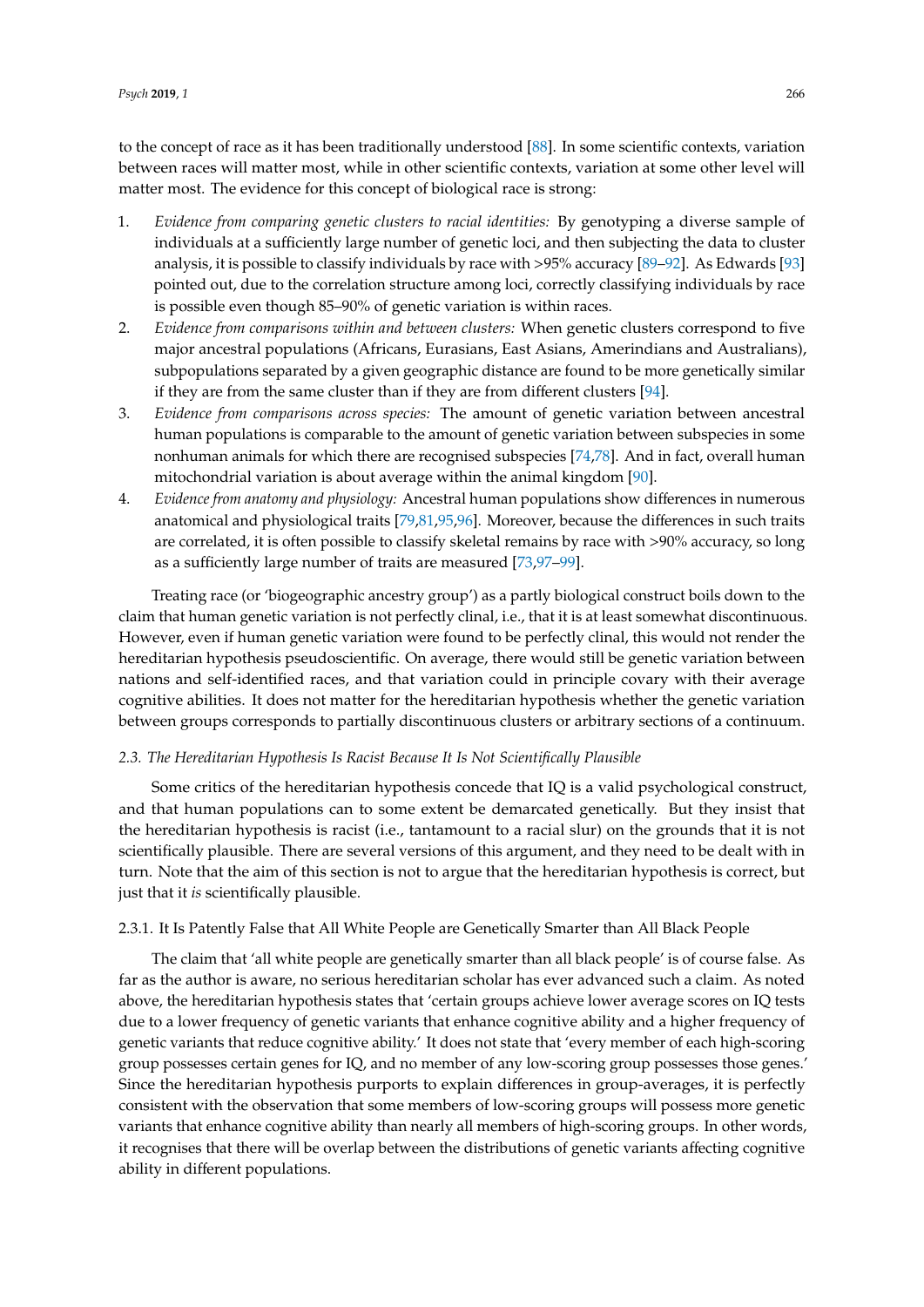After migrating out of Africa, humans reached South Asia and Australia by around 65,000 years ago and Europe by around 45,000 years ago [\[100](#page-14-16)[,101\]](#page-14-17). There is no good reason to believe that differences between populations could not have evolved during the succeeding millennia, as evidenced by the rather obvious fact that populations have diverged in skin colour, hair texture, bone structure, etc. Indeed, evidence suggests that human evolution actually accelerated during the past 40,000 years, due to the fact that humans dispersed across a much greater range of environments than we had previously inhabited and hence came under new selective pressures [\[102](#page-14-18)[,103\]](#page-14-19). Note that among the most important of these new selective pressures was human culture itself [\[73,](#page-13-24)[104\]](#page-14-20). Moreover, there are numerous traits for which evidence of genetic contributions to population differences has already been reported [\[73](#page-13-24)[,79](#page-13-22)[,105\]](#page-14-21).

#### 2.3.3. IQ is Polygenic, and It Takes Longer for Natural Selection to Work on Polygenic Traits

Some traits that vary across populations (such as lactose tolerance, or adaptation to high altitude) appear to be controlled by one or just a few genes (e.g., [\[103\]](#page-14-19)). By contrast, there may hundreds or even thousands of genetic variants affecting cognitive ability [\[56,](#page-13-3)[57\]](#page-13-4). However, just because cognitive ability is a polygenic trait, there is no good reason to believe that natural selection could not have altered mean trait values in different populations since they began diverging [\[73\]](#page-13-24), [\[106\]](#page-14-22). As Cochran [\[106\]](#page-14-22) notes, 'In the standard formulation for estimating the effects of selection, the number of genes influencing the trait drops out of the equation entirely. It just doesn't matter.' Just like IQ, height is polygenic [\[107\]](#page-15-0), and there is already rather strong evidence that population differences in height are partly or substantially explained by genetics [\[108](#page-15-1)[–110\]](#page-15-2). What is more, a recent study reported that a polygenic score for educational attainment has been decreasing at a rate of 0.01 standard units per decade in Iceland, which, according to the authors' simulations, equates to a decline in mean IQ of 0.3 points per decade [\[111\]](#page-15-3). The authors noted that 'this would be a very substantial effect if the trend persists for centuries.'

2.3.4. Average IQ Increased over the Course of the 20th Century, so Group Differences in IQ Must Be Explained by the Environment

It is indeed true that average IQ increased in many countries over the course of the 20th century, a phenomenon known as the 'Flynn effect' [\[112\]](#page-15-4). However, there are good reasons to believe that the causes of the Flynn effect and the causes of the black/white IQ gap are different [\[113–](#page-15-5)[115\]](#page-15-6), meaning that the mere existence of the Flynn effect does not undermine the hereditarian hypothesis. In addition, it is perfectly possible for a polygenic trait to increase over time within two populations for environmental reasons, even while the difference in mean trait value between those two populations persists for genetic reasons. For example, even though average male height increased by more than 12 cm in both Germany and Japan during the 20th century, Japanese men today are still almost 9 cm shorter than their German counterparts [\[116\]](#page-15-7). And this is in spite of the fact that they live around two years longer, on average [\[117\]](#page-15-8). Similarly, despite the fact that Asian Americans have higher life expectancy and higher median income than white Americans, they are about 6 cm shorter on average [\[118–](#page-15-9)[120\]](#page-15-10). This rather strongly suggests that genes contribute to race differences in a polygenic trait within the contemporary United States.

#### 2.3.5. IQ is not Like Height because More IQ Is Always Better

The argument that natural selection could not have favoured a higher level of cognitive ability in some populations than in others on the grounds that 'more IQ is always better' is obviously mistaken, since it implies that all primate species should have the same average cognitive ability as humans. What the argument fails to recognise is that there are costs as well as benefits to investing extra physiological resources in larger, more-complex brains [\[121,](#page-15-11)[122\]](#page-15-12), and the difference between these costs and benefits may not be the same in all environments [\[123,](#page-15-13)[124\]](#page-15-14). Indeed, the argument betrays an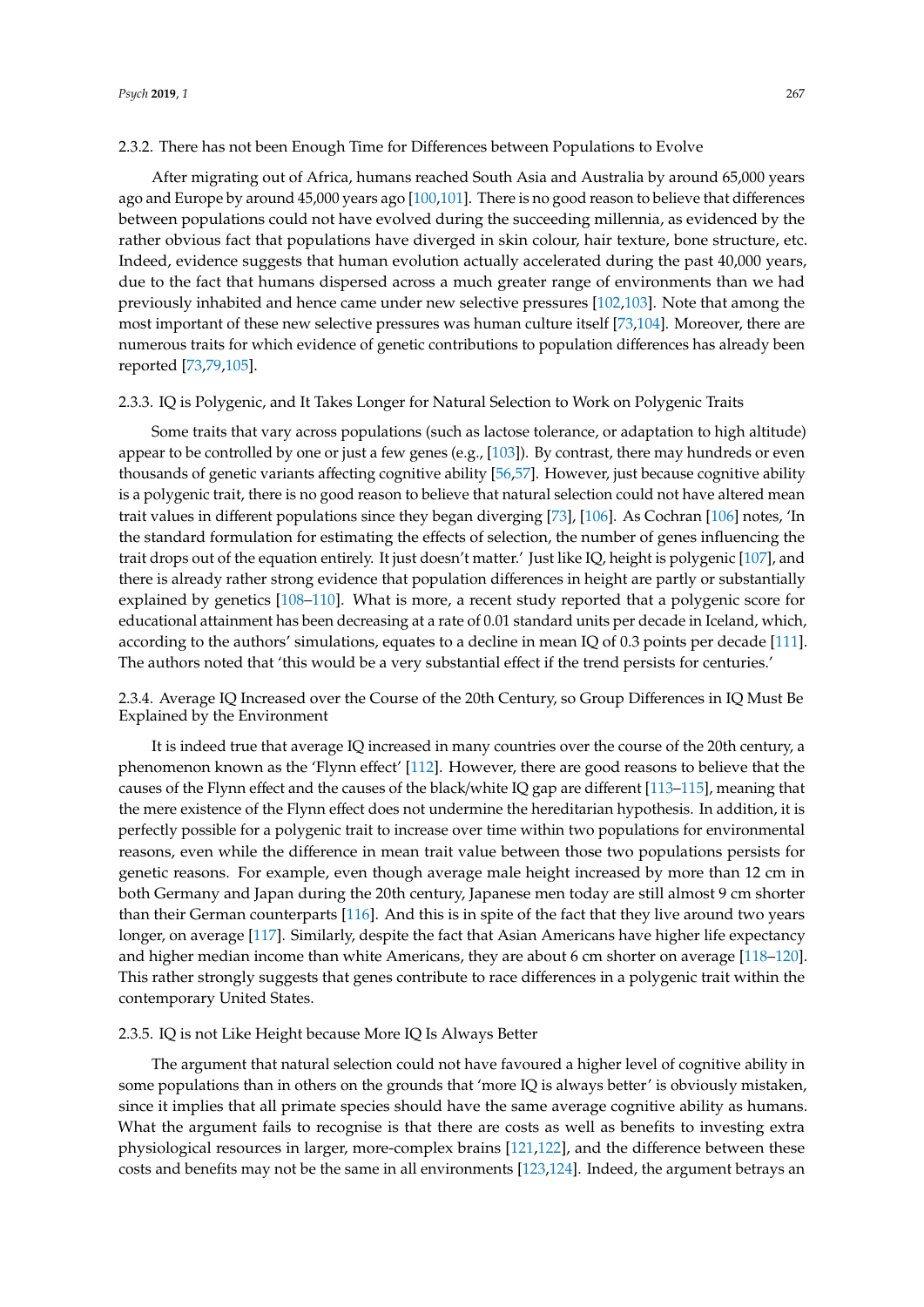ignorance of basic evolutionary theory, according to which, natural selection favours whatever traits enhance reproductive success within an organism's current environment, regardless of whether those traits are considered 'valuable' by modern humans [\[125,](#page-15-15)[126\]](#page-15-16). Hence even though higher cognitive ability may be considered equally 'valuable' in all modern environments, one cannot assume that it enhanced reproductive success to an equal extent in all pre-modern environments.

#### 2.3.6. There is Absolutely No Evidence that Genes Contribute to IQ Differences between Populations

It is certainly true that no conclusive evidence in favour of the hereditarian hypothesis has been presented in the literature. Yet it is also true that no conclusive evidence in favour of the environmentalist hypothesis (i.e., zero-genetic contribution to group differences) has been presented either. What is more, there *is* a certain amount of preliminary evidence supporting the hereditarian hypothesis [\[5](#page-11-11)[,6](#page-11-3)[,16](#page-11-12)[,127–](#page-15-17)[132\]](#page-16-0), and it would be quite illogical to dismiss a theory as racist just because it had not been demonstrated conclusively. As Sesardic [\[83\]](#page-14-1) notes, 'the hypothesis about inter-racial psychological differences is dismissed with sophistical arguments that wouldn't be tolerated in almost any other area of scholarly debate.'

#### 2.3.7. 'No Serious Scholar Believes that Genes Contribute to IQ Differences between Populations'

It is simply false to claim that 'no serious scholar believes that genes contribute to IQ differences between populations.' Three of the foremost proponents of the hereditarian hypothesis were ranked among the top 100 most eminent psychologists of the 20th century [\[133\]](#page-16-1): Hans Eysenck (12th), Raymond Cattell (16th) and Arthur Jensen (47th). Both discoverers of the structure of DNA, James Watson and Francis Crick, separately expressed their belief in the hereditarian hypothesis [\[134,](#page-16-2)[135\]](#page-16-3). In a 1984 survey, Snyderman and Rothman [\[136\]](#page-16-4) asked a large sample of American psychologists about the source of the black/white IQ gap. Fifteen percent said it was entirely due to the environment; 45% said it was a product of both genes and environment; 1% said it was entirely due to genes; 24% said the data were insufficient to justify an opinion; and 14% did not answer. Hence, among those who gave an answer, more than 50% believed that the gap was at least partly due to genes. In a more recent survey, Rindermann et al. [\[137\]](#page-16-5) asked a smaller sample of intelligence researchers about the source of the black/white IQ gap, and 83% said it was at least partly due to genes. (However, it should be noted that the response rate to Rindermann et al.'s survey was rather low.)

# 2.3.8. IQ Differences between Populations are Obviously Explained by Factors Like Slavery and Colonialism

It seems eminently plausible that factors like slavery and colonialism might help to explain group differences in cognitive ability ([\[138\]](#page-16-6), Chapter 1). However, this does not mean that such factors are capable of explaining group differences in their entirety. What is more, the hypothesis that slavery and colonialism are sufficient to explain group differences is, by itself, rather ad hoc. History is replete with calamities of one form of another, and there is no particular reason to believe that slavery and colonialism had a uniquely deleterious effect on average cognitive ability. In the absence of such a reason, it makes more sense to postulate that societal oppression *in general* has a deleterious effect on average cognitive ability. Yet when formulated this way, the hypothesis runs into obvious difficulties. For example, despite facing widespread stigmatisation and being forcibly incarcerated for the duration of World War II, Japanese Americans typically achieve higher average scores on cognitive tests than white Americans [\[5](#page-11-11)[,6\]](#page-11-3). And despite being subjected to centuries of persecution followed by one of the most catastrophic genocides in all of human history, Ashkenazi Jews typically achieve higher average scores on cognitive tests than any other ethnic group [\[11,](#page-11-7)[16\]](#page-11-12). In other words, the relationship between societal oppression and average cognitive ability is far from straightforward.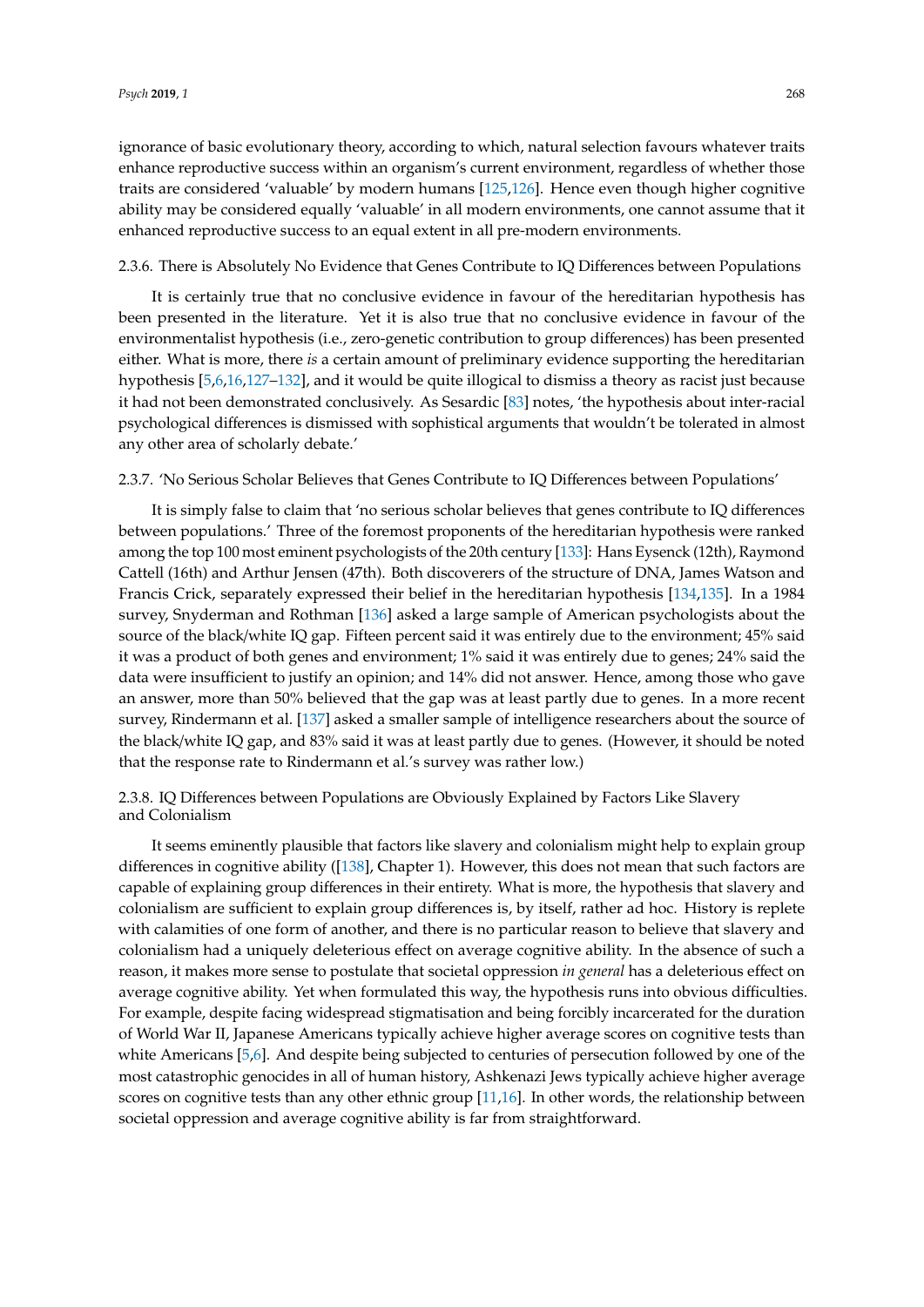#### *2.4. The Hereditarian Hypothesis is Racist Because IQ is Di*ff*erent from Other Traits*

Argument 2.4 goes as follows: 'Society attaches a great deal of importance to IQ. It is racist to claim that genes might contribute to group differences on a trait to which society attaches a great deal of importance. Therefore, the hereditarian hypothesis is racist.' There are two major problems with this argument. First, even if IQ were the only trait to which society attached a great deal of importance, this would still not make the hereditarian hypothesis racist. After all, if it is racist to claim that genes contribute to *group* differences in IQ on the grounds that society attaches a great deal of importance to IQ, then it must be similarly offensive to claim that genes contribute to individual differences in IQ. Yet there is now overwhelming evidence that genes do contribute to individual differences in cognitive ability [\[53,](#page-13-2)[55–](#page-13-25)[57,](#page-13-4)[139\]](#page-16-7), and few serious scholars would assert that positing a genetic contribution to individual differences is somehow offensive. Of course, there are a small number of scholars who might insist on doing so, but the onus is on them to explain why they are not committing a category error.

Second, cognitive ability is by no means the only trait to which society attaches a great deal of importance, and there is already quite strong evidence that genes contribute to group differences on other socially valued traits. For example, various athletic abilities are highly prized by society: Elite sports stars often accrue huge fan bases and earn vast sums of money during their careers. And there is already quite strong evidence that genes contribute to group differences in athletic ability [\[95,](#page-14-12)[140\]](#page-16-8). Similarly, height is highly prized by society, especially when it comes to males: Taller men are considered more attractive by women [\[141\]](#page-16-9), receive more unsolicited messages on dating websites [\[142\]](#page-16-10) and attain higher overall reproductive success [\[143\]](#page-16-11). And again, there is already quite strong evidence that genes contribute to group differences in height [\[108–](#page-15-1)[110\]](#page-15-2). Hence, it is false to claim that cognitive ability is fundamentally different from other traits on which group means may differ for genetic reasons.

#### *2.5. The Hereditarian Hypothesis is Racist Because It Could Only Be of Interest to Racists*

Argument 2.5 goes as follows: 'Only racists could be interested in the hereditarian hypothesis. Anything that could only be of interest to racists is itself racist. Therefore, the hereditarian hypothesis is racist.' The main problem with this argument is that there are in fact several reasons why one might be interested in the hereditarian hypothesis; the assertion that the hypothesis could only be of interest to racists is just an opinion. First, one might be interested in the hereditarian hypothesis on the grounds that, when attempting to solve major social problems, 'a preference for ignorance over knowledge is difficult to defend' [\[144\]](#page-16-12). Second, one might be interested in the hereditarian hypothesis on the grounds that it could help to dispel pernicious myths surrounding how certain groups came to be so successful [\[18](#page-11-14)[,22](#page-12-0)[,145\]](#page-16-13). Third, one might be interested in the hereditarian hypothesis on the simple grounds that truth is an end in and of itself. Indeed, numerous philosophers have argued that 'truth' is one of three fundamental desiderata, the others being 'beauty' and 'the good'. These three 'transcendentals', as they are known, correspond to objects worthy of our pursuit, which are incommensurable with one another [\[146\]](#page-16-14).

## *2.6. 'The Hereditarian Hypothesis Is Racist because Hereditarian Scholars Have Said Racist Things or Supported Racist Policies'*

Argument 2.6 goes as follows: 'Some scholars who subscribe to the hereditarian hypothesis have said racist things or supported racist policies. Any hypothesis pertaining to race differences that is endorsed by such scholars is racist. Therefore, the hereditarian hypothesis is racist.' The problem with this argument is that there is no good reason to accept the premise that hypotheses endorsed by racist scholars are, ipso facto, racist. Consider someone who wanted to show that Jews have higher average incomes than other groups because of a vast Jewish conspiracy. Such an individual might well deny the hereditarian hypothesis and affirm the environmentalist hypothesis. In that case, both the hereditarian hypothesis and its negation (the environmentalist hypothesis) would be 'racist', which seems like a logical absurdity. Furthermore, Charles Darwin said a number of things that it would be reasonable to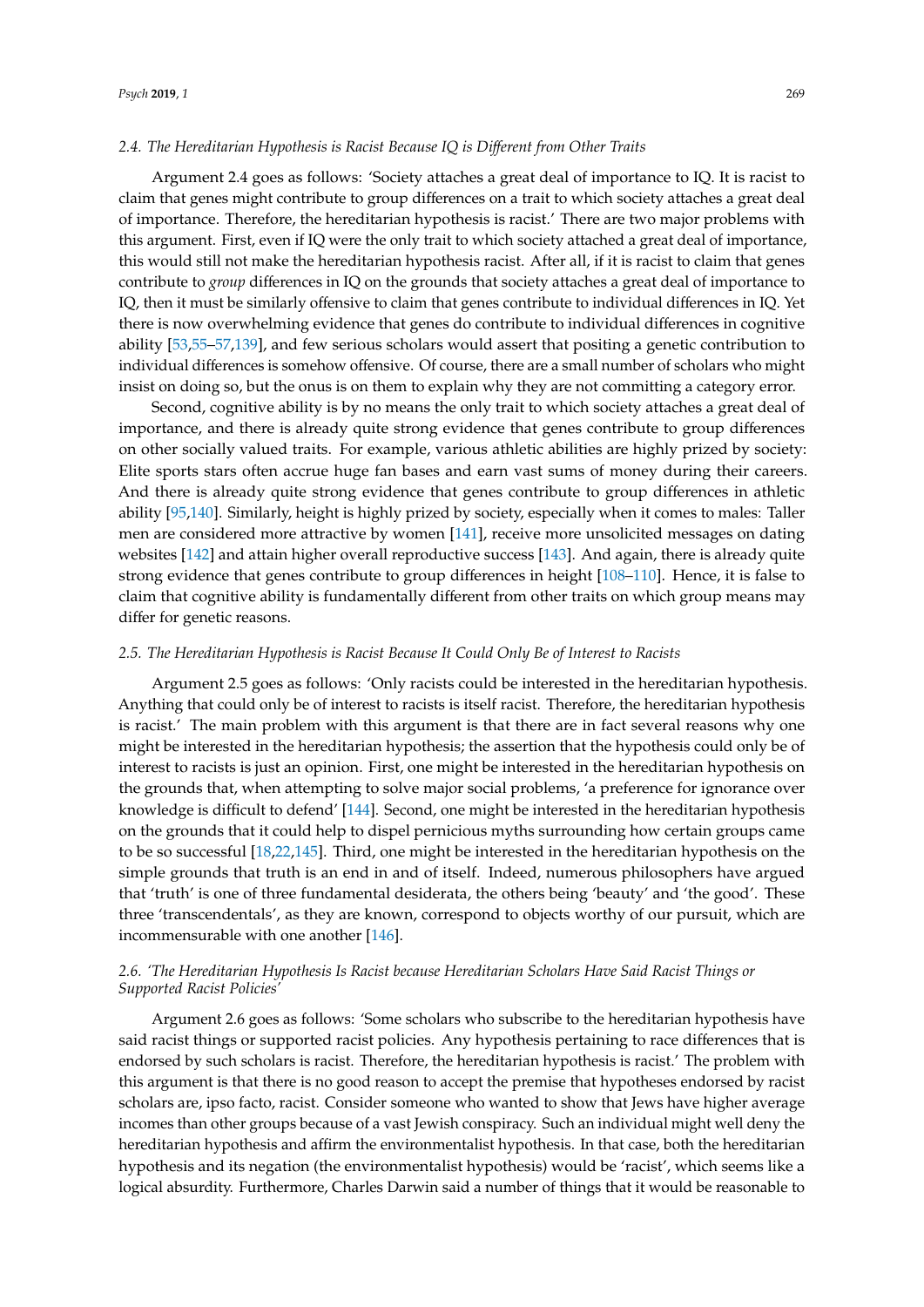describe as 'racist' in his book *The Descent of Man*, which is partly concerned with race differences [\[147\]](#page-16-15). Argument 2.6 would therefore imply that the most foundational theory in evolutionary science (i.e., the theory of natural selection) is racist, insofar as Charles Darwin was one of the two scholars who first proposed it. This, again, is a patent absurdity.

#### *2.7. The Hereditarian Hypothesis Is Racist because It Was Used to Justify Racist Policies in the Past*

Argument 2.7 goes as follows: 'The hereditarian hypothesis has been used in the past to justify policies of persecution and subjugation. Any hypothesis that has been used to justify such policies is racist. Therefore, the hereditarian hypothesis is racist.' The problem with this argument is that it ignores the crucial distinction between scientific theories themselves, and the uses to which they have been put. During World War II, physicists working on the Manhattan Project developed weapons that were used to kill more than 100,000 Japanese civilians. While philosophers may disagree over whether the Allies' decision to use nuclear weapons was morally justified, no serious scholar would assert that the science of nuclear physics is 'murderous', 'homicidal' or 'anti-Japanese'. After all, it is just a body of scientific knowledge.

Throughout human history, coercive regimes have appealed to all sorts of claims about group differences to justify the persecution of those they deemed inferior or despicable. In some cases, they appealed to pernicious myths about the groups they wished to persecute. But in other cases, they appealed to the mere fact that those groups were in some way different (e.g., different appearance, different religion, different political beliefs). And oftentimes, the groups in question really were different. For example, the Protestants and Catholics who slaughtered one another during the European Wars of Religion really did have different religious beliefs, and it was typically on this basis alone that they slaughtered one another. Yet this does not mean that the factual claim, 'Catholics believe in the primacy of the Pope' is 'anti-Catholic'. Rather, it is the normative claim, 'individuals who believe in the primacy of the Pope should be slaughtered' that is 'anti-Catholic'. And precisely the same reasoning applies to the hereditarian hypothesis. As Singer [\[144\]](#page-16-12) notes, 'no matter what the facts on race and intelligence turn out to be, they will not justify racial hatred, nor disrespect for people of a different race' (and see [\[18\]](#page-11-14), Chapter 8).

#### *2.8. The Hereditarian Hypothesis Is Racist because It Could be Used to Justify Racist Policies in the Future*

Argument 2.8 goes as follows: 'The hereditarian hypothesis could be used to justify policies of racial subjugation and exploitation in the future. Any hypothesis that could be used to justify such policies is racist. Therefore, the hereditarian hypothesis is racist.' This argument is fallacious for precisely the same reason that argument 2.7 is fallacious, namely that it conflates a particular scientific hypothesis with uses to which that scientific hypothesis could be put. For example, the claim that 'Shiites believe Muhammad's rightful successor was a direct descendent of his family' could be used to justify policies of religious persecution by Sunnis, but this does not mean that the claim itself is 'anti-Shiite'. Once again, it is the separate normative claim, 'individuals who believe Muhammad's rightful successor was a direct descendent of his family should be persecuted' that is 'anti-Shiite'. And, as noted above, precisely the same reasoning applies to the hereditarian hypothesis.

#### *2.9. The Hereditarian Hypothesis Is Racist because It Implies Low-Scoring Groups Deserve to be Poor*

Argument 2.9 goes as follows: 'If genetic factors explain why certain groups achieve low average scores on IQ tests, then those groups deserve to be poor. Any hypothesis that implies low-scoring groups deserve to be poor is racist. Therefore, the hereditarian hypothesis is racist.' The problem with this argument is that there are perfectly good reasons to reject the premise that a genetic contribution to group differences implies that low-scoring groups deserve to be poor [\[22,](#page-12-0)[42\]](#page-12-8). For example, the philosopher Ronald Dworkin [\[148](#page-16-16)[,149\]](#page-16-17) argued that material inequalities are unjust if they arise due to circumstances beyond an individual's control. Since an individual cannot control which genes they will inherit, material inequalities arising due to genetic differences are unjust and should therefore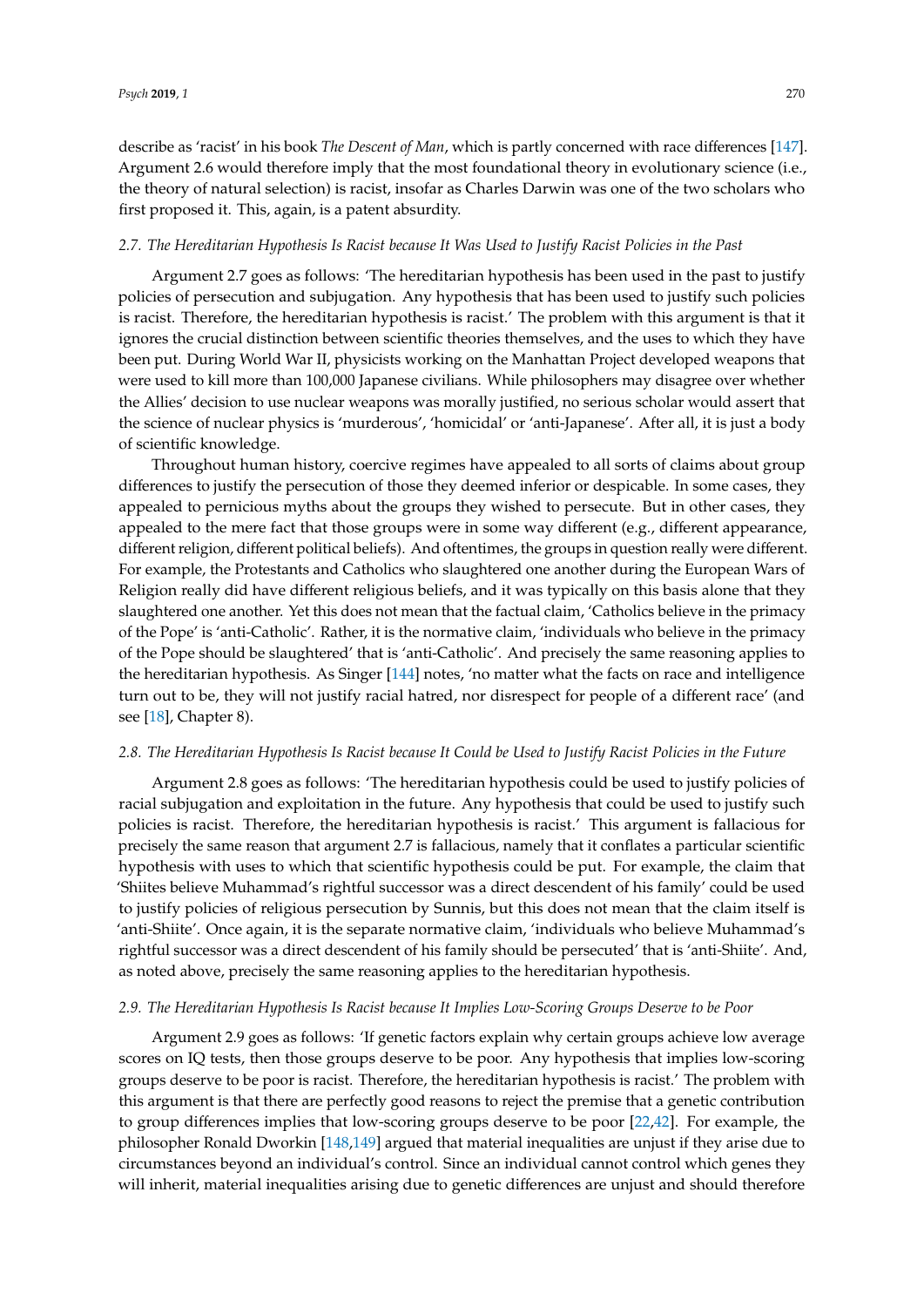be reduced or eliminated through social intervention (e.g., redistribution of income). According to Dworkin's theory of 'luck egalitarianism', as it is known, the case for reducing racial inequalities could actually be stronger under the hereditarian hypothesis than under some versions of the environmentalist hypothesis, e.g., those emphasising bad home environment or harmful subcultures. (Note that environmentalist scholars who emphasise factors such as harmful subcultures, which are not external to the low-scoring group in question, are sometimes denounced as racists too.)

# *2.10. The Hereditarian Hypothesis Is Racist because It Implies Low-Scoring Groups Are Inferior to High-Scoring Groups*

Argument 2.10 goes as follows: 'If genetic factors explain group differences in IQ, then low-scoring groups are inferior to high-scoring groups. Any hypothesis that implies low-scoring groups are inferior to high-scoring groups is racist. Therefore, the hereditarian hypothesis is racist.' The problem with this argument is that there is no good reason to accept the premise that a genetic contribution to group differences implies that low-scoring groups are somehow inferior to high-scoring groups. To begin with, because there will inevitably be a certain amount of overlap between groups, some members of the putatively 'inferior' group will score higher than nearly all members of the putatively 'superior' group. And it seems rather illogical to refer to 'inferior' and 'superior' groups under such circumstances. But more importantly, there is no reason why anyone should accept that there is such a thing as 'group superiority' in the first place (except in the purely arithmetic sense of one mean being higher than another). The claim that some groups are metaphysically 'inferior' to others is at best a matter of subjective judgement and at worst simply meaningless.

## **3. Conclusions**

There is a large amount of evidence that groups differ in average cognitive ability. The hereditarian hypothesis states that these differences are partly or substantially explained by genetics. Despite being a positive claim about the world, this hypothesis is frequently equated with racism, and scholars who defend it are frequently denounced as racists. Yet equating the hereditarian hypothesis with racism is a logical fallacy—specifically, a category error. This paper has identified ten common arguments for why the hereditarian hypothesis is racist and demonstrated that each one is fallacious. Before offering some suggestions for how to move forward in the debate over group differences, it is worth considering when one would be justified in describing a *particular hereditarian scholar* as racist.

#### *3.1. Describing a Particular Hereditarian Scholar as Racist*

There appears to be at least one important situation in which it would be legitimate to describe such an individual as racist, and one in which it would not be legitimate to do so. The situation in which it *would* be legitimate to describe a hereditarian scholar as racist is the obvious one, namely if they had said racist things (e.g., a racial slur), supported racist policies (e.g., denial of equal rights) or taken racist actions (e.g., a hate crime). In that case, the following argument would be valid: 'Hereditarian scholar X said a racist thing, supported a racist policy or took a racist action. Individuals who say racist things, support racist policies or take racist actions are racist. Therefore, hereditarian scholar X is racist.' Note that here, X's being a hereditarian scholar is logically irrelevant to X's being racist. Indeed, the preceding argument would be no less valid if 'hereditarian scholar X' were replaced with 'environmentalist scholar Y'.

The situation in which it would *not* be legitimate to describe a particular hereditarian scholar as racist is if he were described as such merely in virtue of having defended the hereditarian hypothesis. In other words, the following argument is decidedly not sound: 'Hereditarian scholar X defended the hereditarian hypothesis. The hereditarian hypothesis is tantamount to a racial slur. Individuals who make racial slurs are racist. Therefore, hereditarian scholar X is racist.' In particular, the following premise is false: 'The hereditarian hypothesis is tantamount to a racial slur.' As noted above, since the hereditarian hypothesis is neither a normative judgement nor an imperative to do harm, equating it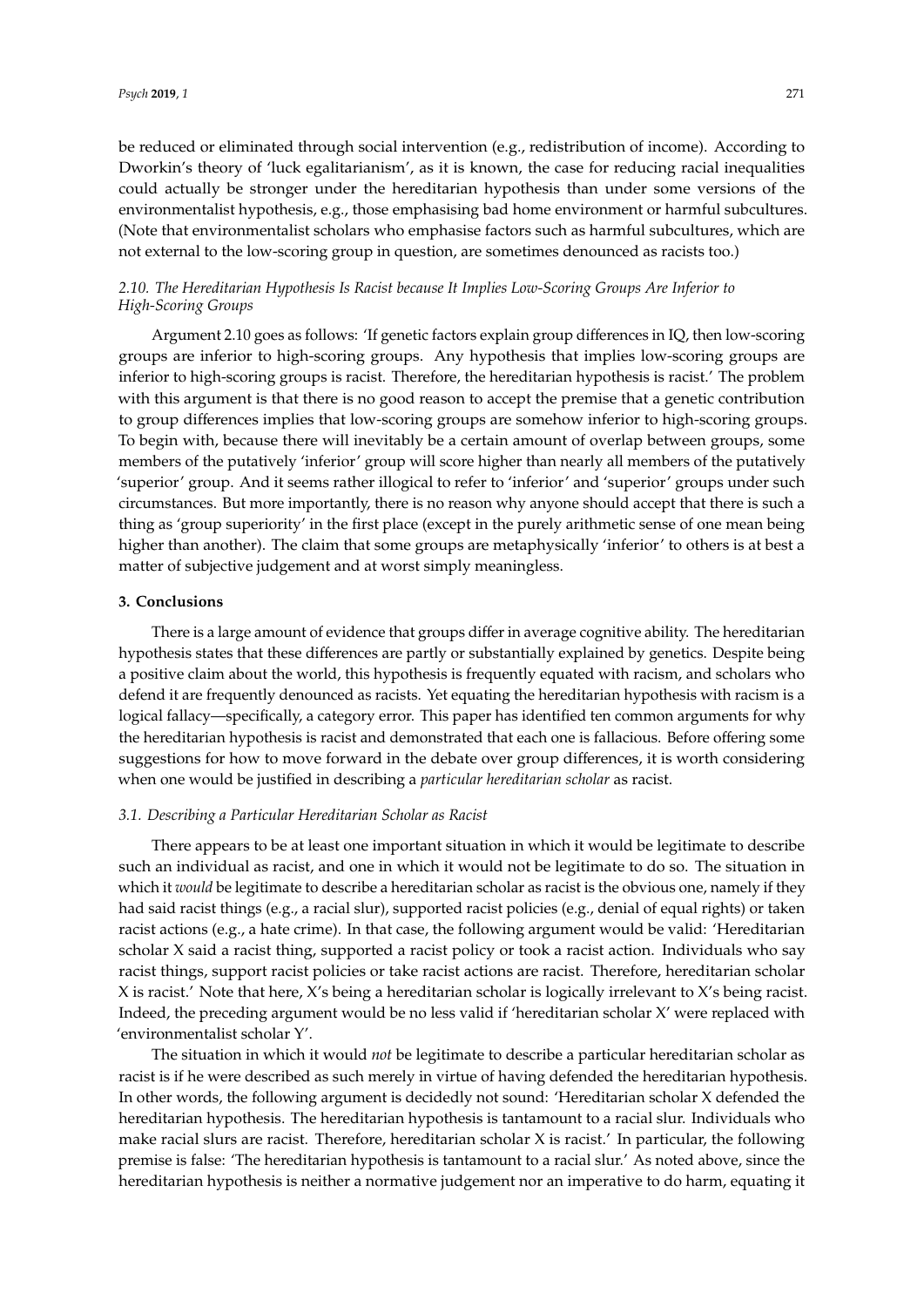with racism is a category error. To summarise: Although there are circumstances in which it would be legitimate to describe a particular hereditarian scholar as racist, doing so *just because* they had defended the hereditarian hypothesis is not one of them.

It is also worth noting that one may object to group differences research on consequentialist grounds without assuming that hereditarian scholars are necessarily racist. For example, in their article calling for scholars to 'voluntarily refrain from the investigation of genotypic racial differences in performance on IQ tests', Block and Dworkin [\[32\]](#page-12-5) state, 'We want to make it clear that we are not accusing Herrnstein or Jensen of being racists—either conscious or unconscious' (see footnote 69 in their article). Indeed, if one were convinced that the potential costs of carrying out group differences research massively outweighed any potential benefits, then one would presumably regard hereditarian scholars as in some way irresponsible. But that of course would be quite different from regarding them as racist. (For arguments against the claim that the costs of carrying out group differences research outweigh the benefits, see [\[22,](#page-12-0)[40,](#page-12-17)[42\]](#page-12-8).)

#### *3.2. Suggestions for How to Move Forward in the Debate over Group Di*ff*erences*

At the present time, we do not yet have a precise estimate of the genetic contribution to group differences in cognitive ability. It may turn out that genes make a substantial contribution to group differences. Alternatively, it may turn out that they make little or no contribution. However, as larger datasets are assembled and new methods for analysing them are developed, more and more empirical evidence will become available. Eventually, we *will* have a reasonably precise estimate of the genetic contribution to group differences. Indeed, such an estimate may be forthcoming within the next five or ten years. Note that even if Western researchers continue to eschew the topic out of a desire for self-preservation (e.g., [\[28–](#page-12-3)[31\]](#page-12-4)), researchers from other parts of the world may not feel so inhibited [\[42\]](#page-12-8).

Between now and the time when we finally do have an answer, what approach should scholars take? Should we maintain the taboo around research on group differences in cognitive ability or should we opt for an altogether different approach? The present author believes that society will be better served if the hereditarian hypothesis is treated the same way as any other scientific claim—critically, but dispassionately. What does this mean in practice? The following suggestions seem especially pertinent:

- 1. *Recognise that equating the hereditarian hypothesis with racism holds our morals hostage to the facts.* As numerous scholars have noted over the years (see [\[22\]](#page-12-0)), equating the hereditarian hypothesis with racism implies that if group differences were ever shown to be genetic, then racism would be justified. Yet this is a fallacy, and one that has the potential to cause harm.
- 2. *Recognise that there are no necessary implications of group di*ff*erences research.* Scientific statements are logically independent from normative conclusions. This means that under some moral philosophies, confirmation of the hereditarian hypothesis would weaken the case for social intervention, but under other moral philosophies, it would strengthen the case for social intervention [\[22\]](#page-12-0).
- 3. *Recognise that there are material costs to stifling debate around taboo topics.* For example, suppressing group differences research could erode the public's trust in other areas of science [\[42\]](#page-12-8). In addition, some *alternative* explanations for group differences have also been used to justify policies of persecution and subjugation [\[18](#page-11-14)[,22\]](#page-12-0).
- 4. *Castigate researchers for their moral and political beliefs, not their scientific ones.* If a researcher draws a normative implication from group differences research that is racist or in some other way objectionable, it may be reasonable to censure him on those grounds. But there should be a presumption against castigating researchers for their scientific beliefs [\[41\]](#page-12-18).
- 5. *Attempt to falsify the hereditarian hypothesis.* Although the hereditarian hypothesis should not be dismissed as racist, every attempt should be made to falsify it in the Popperian sense [\[150\]](#page-16-18). This means that it should be tested as rigorously as possible: Scholars should not ignore the hereditarian hypothesis on the basis that it is too controversial.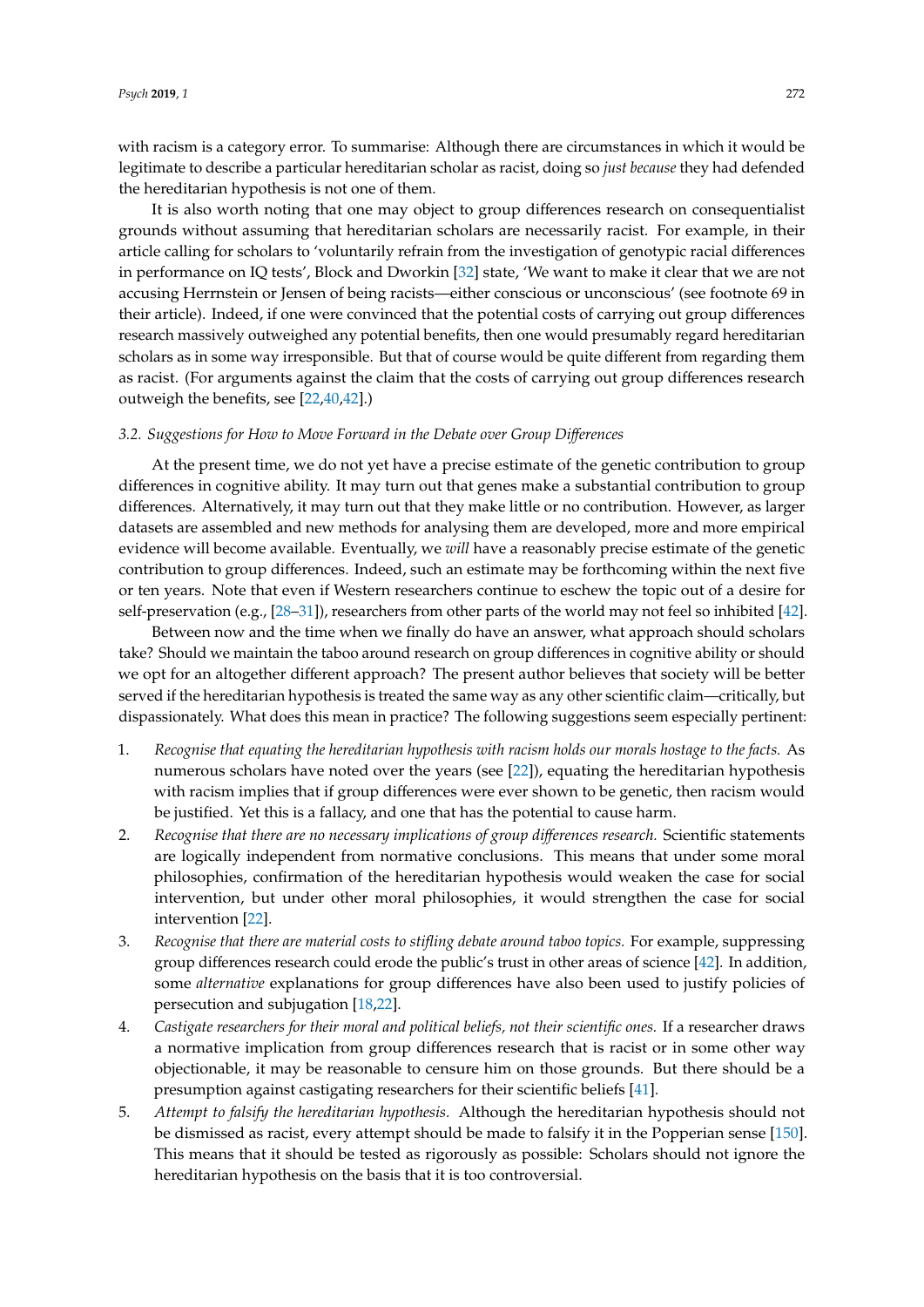It is worth concluding with the words of philosopher and psychometrician James Flynn, who noted the following at the end of his recent article on the ethics of group differences research [\[41\]](#page-12-18):

Suppressing free inquiry is by its nature an expressive of contempt for truth by power. The truth can never be racist.

**Supplementary Materials:** The following are available online at http://[www.mdpi.com](http://www.mdpi.com/2624-8611/1/1/18/s1)/2624-8611/1/1/18/s1.

**Funding:** This research received no external funding.

**Conflicts of Interest:** The authors declare no conflict of interest.

#### **References**

- <span id="page-11-0"></span>1. Lynn, R.; Vanhanen, T. *Intelligence: A Unifying Construct for the Social Sciences*; Ulster Institute for Social Research: London, UK, 2012.
- 2. Jones, G. *Hive Mind: How Your Nation's IQ Matters So Much More Than Your Own*; Stanford University Press: Stanford, CA, USA, 2016.
- <span id="page-11-1"></span>3. Rindermann, H. *Cognitive Capitalism: Human Capital and the Well-Being of Nations*; Cambridge University Press: Cambridge, MA, USA, 2018.
- <span id="page-11-2"></span>4. Herrnstein, R.; Murray, C. *The Bell Curve: Intelligence and Class Structure in American Life*; Free Press: New York, NY, USA, 1994.
- <span id="page-11-11"></span>5. Rushton, J.P.; Jensen, A.R. Thirty years of research on race differences in cognitive ability. *Psychol. Public Policy Law* **2005**, *11*, 235–294. [\[CrossRef\]](http://dx.doi.org/10.1037/1076-8971.11.2.235)
- <span id="page-11-3"></span>6. Lynn, R. *Race Di*ff*erences in Intelligence: An Evolutionary Analysis*; Washington Summit Publishers: Whitefish, MT, USA, 2015.
- <span id="page-11-4"></span>7. Rindermann, H. The g-factor of international cognitive ability comparisons: The homogeneity of results in PISA, TIMSS, PIRLS and IQ-tests across nations. *Eur. J. Pers.* **2007**, *21*, 667–706. [\[CrossRef\]](http://dx.doi.org/10.1002/per.634)
- 8. Lynn, R.; Vanhanen, T. National IQs: A review of their educational, cognitive, economic, political, demographic, sociological, epidemiological, geographic and climatic correlates. *Intelligence* **2012**, *40*, 226–234. [\[CrossRef\]](http://dx.doi.org/10.1016/j.intell.2011.11.004)
- <span id="page-11-5"></span>9. Becker, D. THE NIQ-DATASET V1.3—A Summary (Part II). *View on IQ*. 3 April 2018. Available online: http://[archive.fo](http://archive.fo/eBWHZ)/eBWHZ (accessed on 22 May 2019).
- <span id="page-11-6"></span>10. Murray, C. The magnitude and components of change in the black-white IQ difference from 1920 to 1991: A birth cohort analysis of the Woodcock-Johnson standardizations. *Intelligence* **2007**, *35*, 305–318. [\[CrossRef\]](http://dx.doi.org/10.1016/j.intell.2007.02.001)
- <span id="page-11-7"></span>11. Lynn, R. *The Chosen People: A Study of Jewish Intelligence and Achievement*; Washington Summit Publishers: Whitefish, MT, USA, 2011.
- <span id="page-11-8"></span>12. Wicherts, J.M.; Dolan, C.V.; van der Maas, H.L.J. A systematic literature review of the average IQ of sub-Saharan Africans. *Intelligence* **2010**, *38*, 1–20. [\[CrossRef\]](http://dx.doi.org/10.1016/j.intell.2009.05.002)
- <span id="page-11-9"></span>13. Nisbett, R.E.; Aronson, J.; Blair, C.; Dickens, W.; Flynn, J.; Halpern, D.F.; Turkheimer, E. Intelligence: New Findings and Theoretical Developments. *Am. Psychol.* **2012**, *67*, 130–159. [\[CrossRef\]](http://dx.doi.org/10.1037/a0026699) [\[PubMed\]](http://www.ncbi.nlm.nih.gov/pubmed/22233090)
- 14. Flynn, J.R. Searching for justice: The discovery of IQ gains over time. *Am. Psychol.* **1999**, *54*, 5–20. [\[CrossRef\]](http://dx.doi.org/10.1037/0003-066X.54.1.5)
- <span id="page-11-10"></span>15. Cottrell, J.M.; Newman, D.A.; Roisman, G.I. Explaining the Black-White gap in cognitive test scores: Toward a theory of adverse impact. *J. Appl. Psychol.* **2015**, *100*, 1713–1736. [\[CrossRef\]](http://dx.doi.org/10.1037/apl0000020)
- <span id="page-11-12"></span>16. Gottfredson, L.S. What if the hereditarian hypothesis IS true? *Psychol. Public Policy Law* **2005**, *11*, 311–319. [\[CrossRef\]](http://dx.doi.org/10.1037/1076-8971.11.2.311)
- <span id="page-11-13"></span>17. Cochran, G.; Hardy, J.; Harpending, H. Natural history of Ashkenazi intelligence. *J. Biosoc. Sci.* **2006**, *38*, 659–693. [\[CrossRef\]](http://dx.doi.org/10.1017/S0021932005027069)
- <span id="page-11-14"></span>18. Pinker, S. *The Blank Slate: The Modern Denial of Human Nature*; Penguin: London, UK, 2002.
- 19. Gottfredson, L.S. Resolute ignorance on race and Rushton. *Pers. Individ. Di*ff*er.* **2013**, *55*, 218–223. [\[CrossRef\]](http://dx.doi.org/10.1016/j.paid.2012.10.021)
- <span id="page-11-15"></span>20. Cofnas, N. Science Is Not Always 'Self-Correcting': Fact–Value Conflation and the Study of Intelligence. *Found. Sci.* **2016**, *21*, 477–492. [\[CrossRef\]](http://dx.doi.org/10.1007/s10699-015-9421-3)
- 21. Winegard, B.; Winegard, B. Paranoid Egalitarian Meliorism: An Account of Bias in the Social Sciences. In *Politics of Social Psychology*; Crawford, J., Jussim, L., Eds.; Taylor & Francis: Abingdon, UK, 2017.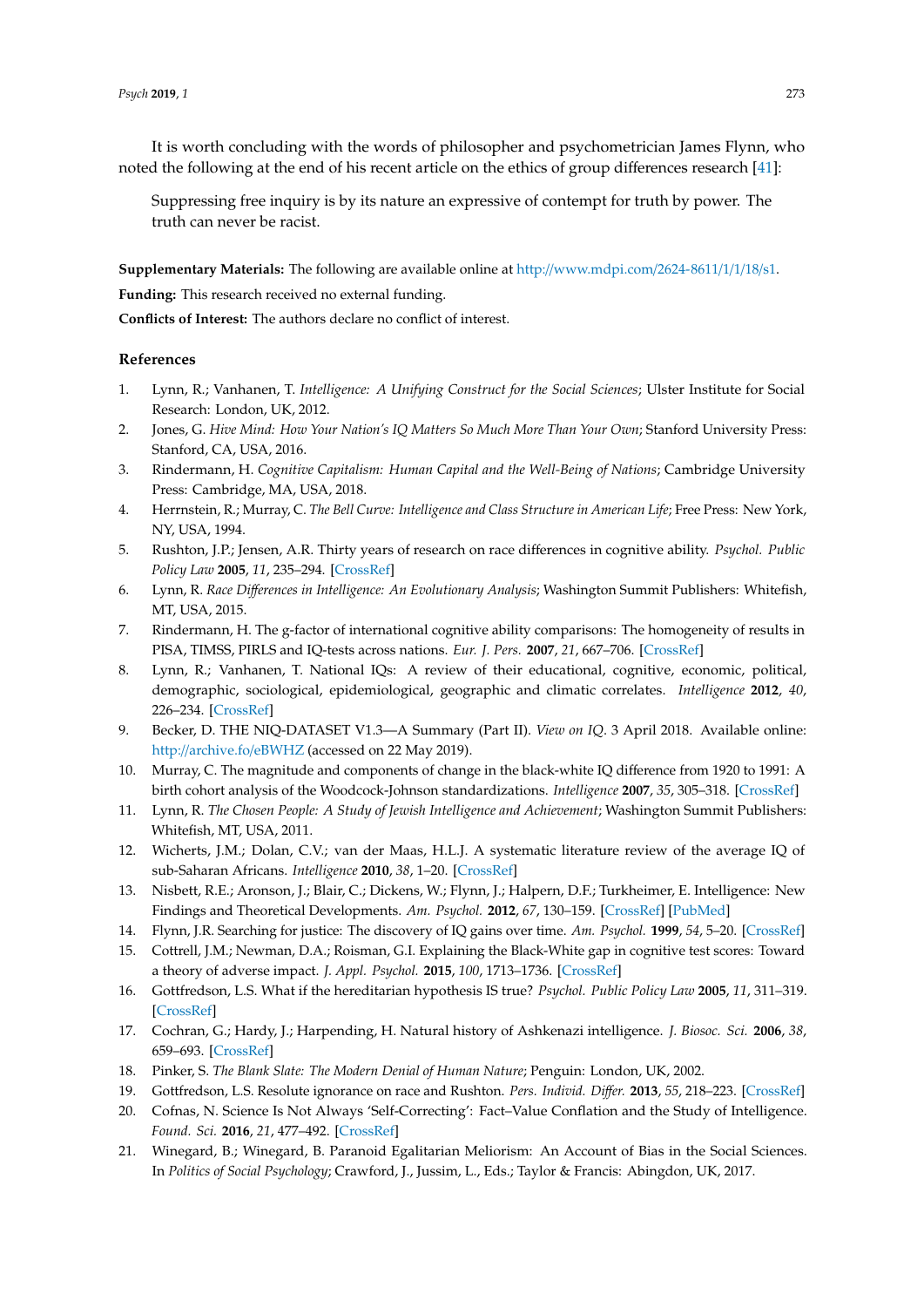- <span id="page-12-0"></span>22. Carl, N. How Stifling Debate Around Race, Genes and IQ Can Do Harm. *Evol. Psychol. Sci.* **2018**, *4*, 399–407. [\[CrossRef\]](http://dx.doi.org/10.1007/s40806-018-0152-x)
- <span id="page-12-1"></span>23. Gottfredson, L.S. Logical fallacies used to dismiss the evidence on intelligence testing. In *Correcting Fallacies about Educational and Psychological Testing*; Phelps, R., Ed.; American Psychological Association: Washington, DC, USA, 2009; pp. 11–65.
- 24. Pesta, B.J.; Mcdaniel, M.A.; Poznanski, P.J.; Degroot, T. Somebody Else's Problem 1 Discounting IQ's Relevance to Organizational Behavior: The ' Somebody Else's Problem ' in Management Education. *Open Di*ff*er. Psychol.* **2015**. [\[CrossRef\]](http://dx.doi.org/10.26775/ODP.2015.05.26)
- 25. Warne, R.T.; Astle, M.C.; Hill, J.C. What do undergraduates learn about human intelligence? An analysis of introductory psychology textbooks. *Arch. Sci. Psychol.* **2018**, *6*, 32–50. [\[CrossRef\]](http://dx.doi.org/10.1037/arc0000038)
- 26. Dutton, E.; Figueredo, A.J.; Carl, N.; Debes, F.; Hertler, S.; Irwing, P.; Kura, K.; Lynn, R.; Madison, G.; Meisenberg, G.; et al. Communicating intelligence research: Media misrepresentation, the Gould Effect, and unexpected forces. *Intelligence* **2018**, *70*, 80–87.
- <span id="page-12-2"></span>27. Boyle, G.J.; Stankov, L.; Martin, N.G.; Petrides, K.V.; Eysenck, M.W.; Ortet, G. Hans J. Eysenck and Raymond B. Cattell on intelligence and personality. *Pers. Individ. Di*ff*er.* **2016**, *103*, 40–47. [\[CrossRef\]](http://dx.doi.org/10.1016/j.paid.2016.04.029)
- <span id="page-12-3"></span>28. Pearson, R. *Race, Intelligence and Bias in Academe*; Scott Townsend: Washington, DC, USA, 1991.
- 29. Gottfredson, L.S. Lessons in academic freedom as lived experience. *Pers. Individ. Di*ff*er.* **2010**, *49*, 272–280. [\[CrossRef\]](http://dx.doi.org/10.1016/j.paid.2010.01.001)
- 30. Nyborg, H. The Greatest Collective Scientific Fraud of the 20th Century: The Demolition of Differential Psychology and Eugenics. *Mank. Q.* **2011**, *51*, 241–268.
- <span id="page-12-4"></span>31. Quillette. "Academics' Mobbing of a Young Scholar Must be Denounced. *Quillette*. 7 December 2018. Available online: http://[archive.fo](http://archive.fo/l3S1l)/l3S1l (accessed on 22 May 2019).
- <span id="page-12-5"></span>32. Block, N.; Dworkin, G. IQ, Heritability and Inequality, Part 2. *Philos. Public A*ff*.* **1974**, *4*, 40–99.
- 33. Kitcher, P. *Vaulting Ambition*; MIT Press: Cambridge, MA, USA, 1985.
- 34. Chomsky, N. The Fallacy of Richard Herrnstein's IQ. In *The IQ Controversy: Critical Readings*; Block, N., Dworkin, G., Eds.; Pantheon Books: New York, NY, USA, 1976; Volume 3.
- 35. Rose, S. Should scientists study race and IQ? NO: Science and society do not benefit. *Nature* **2009**, *457*, 786–788. [\[CrossRef\]](http://dx.doi.org/10.1038/457786a)
- 36. Gillborn, D. Softly, softly: Genetics, intelligence and the hidden racism of the new geneism. *J. Educ. Policy* **2016**, *31*, 365–388. [\[CrossRef\]](http://dx.doi.org/10.1080/02680939.2016.1139189)
- <span id="page-12-6"></span>37. Kourany, J.A. Should Some Knowledge Be Forbidden? The Case of Cognitive Differences Research. *Philos. Sci.* **2016**, *83*, 779–790. [\[CrossRef\]](http://dx.doi.org/10.1086/687863)
- <span id="page-12-7"></span>38. Ceci, S.; Williams, W. Darwin 200: Should scientists study race and IQ? YES: The scientific truth must be pursued. *Nature* **2009**, *457*, 788–789. [\[CrossRef\]](http://dx.doi.org/10.1038/457788a) [\[PubMed\]](http://www.ncbi.nlm.nih.gov/pubmed/19212385)
- 39. Anomaly, J. Race Research and the Ethics of Belief. *J. Bioeth. Inq.* **2017**, *14*, 287–297. [\[CrossRef\]](http://dx.doi.org/10.1007/s11673-017-9774-0) [\[PubMed\]](http://www.ncbi.nlm.nih.gov/pubmed/28299586)
- <span id="page-12-17"></span>40. Jeffery, A.J.; Shackelford, T.K. Moral positions on publishing race differences in intelligence. *J. Crim. Justice* **2018**, *59*, 132–135. [\[CrossRef\]](http://dx.doi.org/10.1016/j.jcrimjus.2017.05.008)
- <span id="page-12-18"></span>41. Flynn, J.R. Academic freedom and race: You ought not to believe what you think may be true. *J. Crim. Justice* **2018**, *59*, 127–131. [\[CrossRef\]](http://dx.doi.org/10.1016/j.jcrimjus.2017.05.010)
- <span id="page-12-8"></span>42. Meisenberg, G. *Should Cognitive Di*ff*erences Research by Forbidden?* Available online: http://[philsci-archive.pitt.](http://philsci-archive.pitt.edu/15659/) edu/[15659](http://philsci-archive.pitt.edu/15659/)/ (accessed on 24 May 2019).
- <span id="page-12-9"></span>43. Ryle, G. *The Concept of Mind*; University of Chicago Press: Chicago, IL, USA, 1949.
- <span id="page-12-10"></span>44. Spearman, C. 'General Intelligence,' Objectively Determined and Measured. *Am. J. Psychol.* **1904**, *15*, 201–292. [\[CrossRef\]](http://dx.doi.org/10.2307/1412107)
- <span id="page-12-11"></span>45. Jensen, A. *The G Factor: The Science of Mental Ability*; Praeger Publishers: Westport, CT, USA, 1998.
- <span id="page-12-12"></span>46. Gardner, H. *Frames of Mind: The Theory of Multiple Intelligences*; Basic Books: New York, NY, USA, 1983.
- <span id="page-12-13"></span>47. Deary, I. *Intelligence: A Very Short Introduction*; Oxford University Press: Oxford, UK, 2001.
- <span id="page-12-14"></span>48. Anonymous. Nassim Taleb on IQ. Available online: http://[archive.fo](http://archive.fo/PCvgk)/PCvgk (accessed on 22 May 2019).
- <span id="page-12-15"></span>49. Ritchie, S.J. How Clever Is It to Dismiss IQ Tests? Available online: https://aeon.co/ideas/[how-clever-is-it-to](https://aeon.co/ideas/how-clever-is-it-to-dismiss-iq-tests)[dismiss-iq-tests](https://aeon.co/ideas/how-clever-is-it-to-dismiss-iq-tests) (accessed on 22 May 2019).
- <span id="page-12-16"></span>50. Johnson, W.; Bouchard, T.J.; Krueger, R.F.; McGue, M.; Gottesman, I.I. Just one g: Consistent results from three test batteries. *Intelligence* **2004**, *32*, 95–107. [\[CrossRef\]](http://dx.doi.org/10.1016/S0160-2896(03)00062-X)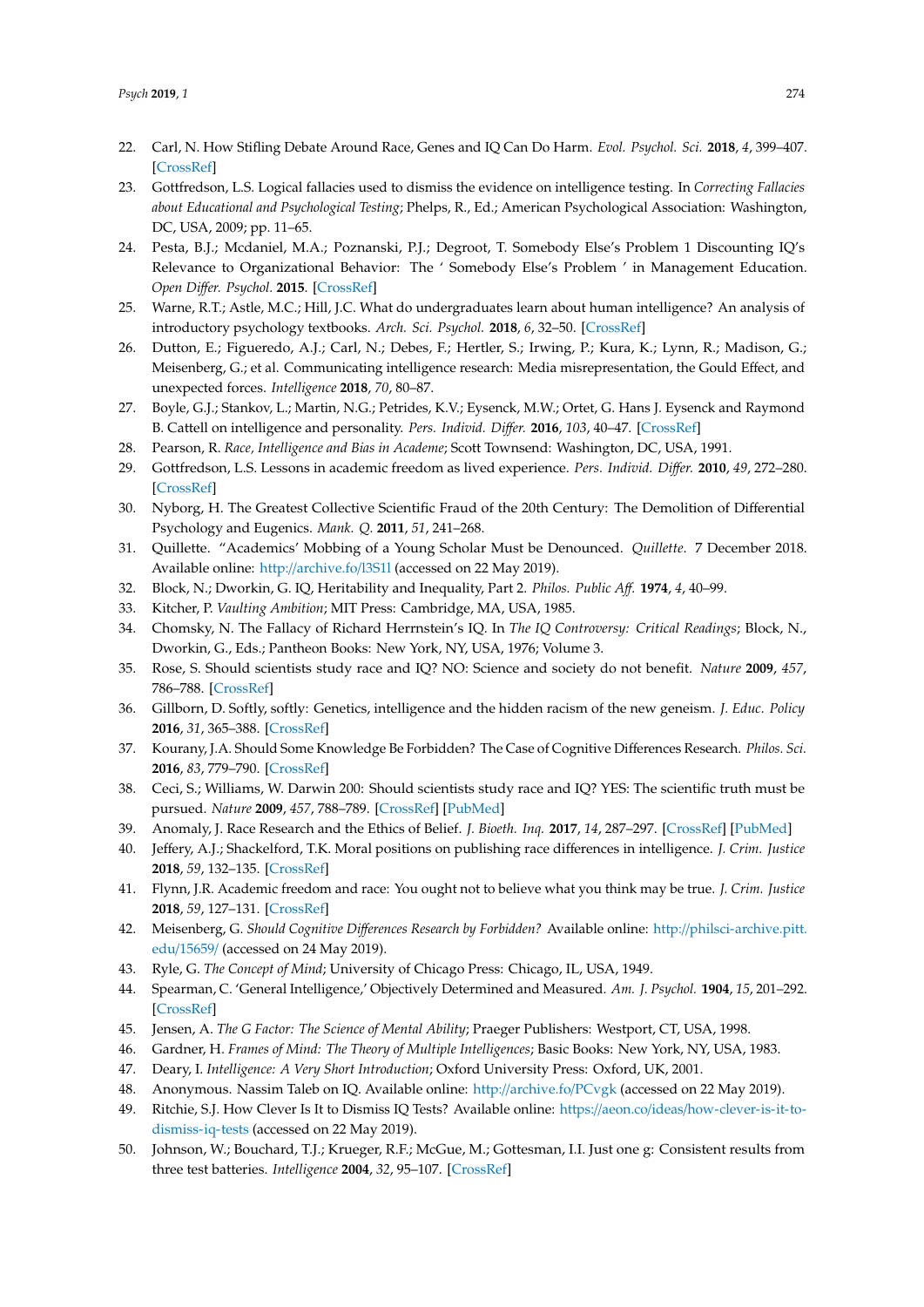- <span id="page-13-0"></span>51. Johnson, W.; te Nijenhuis, J.; Bouchard, T.J., Jr. Still just 1 g: Consistent results from five test batteries. *Intelligence* **2008**, *36*, 81–95. [\[CrossRef\]](http://dx.doi.org/10.1016/j.intell.2007.06.001)
- <span id="page-13-1"></span>52. Deary, I.J.; Brett, C.E. Predicting and retrodicting intelligence between childhood and old age in the 6-Day Sample of the Scottish Mental Survey 1947. *Intelligence* **2015**, *50*, 1–9. [\[CrossRef\]](http://dx.doi.org/10.1016/j.intell.2015.02.002)
- <span id="page-13-2"></span>53. Plomin, R.; Fulker, D.W.; Corley, R.; DeFries, J.C. Nature, Nurture, and Cognitive Development from 1 to 16 Years: A Parent-Offspring Adoption Study. *Psychol. Sci.* **1997**, *8*, 442–447. [\[CrossRef\]](http://dx.doi.org/10.1111/j.1467-9280.1997.tb00458.x)
- 54. Bouchard, T.; Lykken, D.; McGue, M.; Segal, N.; Tellegen, A. Sources of human psychological differences: The Minnesota Study of Twins Reared Apart. *Science* **1990**, *250*, 223–228. [\[CrossRef\]](http://dx.doi.org/10.1126/science.2218526)
- <span id="page-13-25"></span>55. Polderman, T.J.C.; Benyamin, B.; de Leeuw, C.A.; Sullivan, P.F.; van Bochoven, A.; Visscher, P.M.; Posthuma, D. Meta-analysis of the heritability of human traits based on fifty years of twin studies. *Nat. Genet.* **2015**, *47*, 702–709. [\[CrossRef\]](http://dx.doi.org/10.1038/ng.3285)
- <span id="page-13-3"></span>56. Hill, W.D.; Marioni, R.E.; Maghzian, O.; Ritchie, S.J.; Hagenaars, S.P.; McIntosh, A.M.; Gale, C.R.; Davies, G.; Deary, I.J. A combined analysis of genetically correlated traits identifies 187 loci and a role for neurogenesis and myelination in intelligence. *Mol. Psychiatry* **2018**, *24*, 169–181. [\[CrossRef\]](http://dx.doi.org/10.1038/s41380-017-0001-5)
- <span id="page-13-4"></span>57. Plomin, R.; Deary, I. Genetics and intelligence differences: Five special findings. *Mol. Psychiatry* **2015**, *20*, 98–108. [\[CrossRef\]](http://dx.doi.org/10.1038/mp.2014.105)
- <span id="page-13-5"></span>58. Haier, R.J. *The Neuroscience of Intelligence*; Cambridge University Press: Cambridge, UK, 2017.
- <span id="page-13-6"></span>59. Gignac, G.E.; Bates, T.C. Brain volume and intelligence: The moderating role of intelligence measurement quality. *Intelligence* **2017**, *64*, 18–29. [\[CrossRef\]](http://dx.doi.org/10.1016/j.intell.2017.06.004)
- <span id="page-13-7"></span>60. Deary, I. Intelligence. *Annu. Rev. Psychol.* **2012**, *63*, 453–482. [\[CrossRef\]](http://dx.doi.org/10.1146/annurev-psych-120710-100353)
- <span id="page-13-8"></span>61. Strenze, T. Intelligence and success. In *Handbook of Intelligence: Evolutionary Theory, Historical Perspective, and Current Concepts*; Goldstein, S., Ed.; Springer: New York, NY, USA, 2015.
- <span id="page-13-9"></span>62. Lubinski, D. From Terman to Today: A Century of Findings on Intellectual Precocity. *Rev. Educ. Res.* **2016**, *86*, 900–944. [\[CrossRef\]](http://dx.doi.org/10.3102/0034654316675476)
- <span id="page-13-10"></span>63. Warne, R.T.; Burningham, C. Spearman's g Found in 31 Non-Western Cultures: Strong Evidence that g is a Universal Trait. *Psychol. Bull.* **2018**, *145*, 237–272. [\[CrossRef\]](http://dx.doi.org/10.1037/bul0000184)
- <span id="page-13-11"></span>64. Fernandes, H.B.F.; Woodley, M.A.; te Nijenhuis, J. Differences in cognitive abilities among primates are concentrated on G: Phenotypic and phylogenetic comparisons with two meta-analytical databases. *Intelligence* **2014**, *46*, 311–322. [\[CrossRef\]](http://dx.doi.org/10.1016/j.intell.2014.07.007)
- 65. Matzel, L.D.; Sauce, B. Individual differences: Case studies of rodent and primate intelligence. *J. Exp. Psychol. Anim. Learn. Cogn.* **2017**, *43*, 325–340. [\[CrossRef\]](http://dx.doi.org/10.1037/xan0000152)
- <span id="page-13-12"></span>66. Arden, R.; Adams, M.J. A general intelligence factor in dogs. *Intelligence* **2016**, *55*, 79–85. [\[CrossRef\]](http://dx.doi.org/10.1016/j.intell.2016.01.008)
- <span id="page-13-13"></span>67. Morning, A. 'Everyone knows it's a social construct': Contemporary science and the nature of race. *Sociol. Focus* **2007**, *40*, 436–454. [\[CrossRef\]](http://dx.doi.org/10.1080/00380237.2007.10571319)
- <span id="page-13-14"></span>68. Coates, T. What We Mean When We Say 'Race Is a Social Construct'. *The Atlantic*, 15 May 2013.
- <span id="page-13-15"></span>69. Hodson, G. Race as a social construction. *Psychology Today*, 5 December 2016.
- <span id="page-13-16"></span>70. Tuvel, R. In defence of transracialism. *Hypatia* **2017**, *32*, 263–278. [\[CrossRef\]](http://dx.doi.org/10.1111/hypa.12327)
- <span id="page-13-17"></span>71. Springer, E. Open letter to Hypatia. *Gender Identity Watch*. 30 May 2017. Available online: https://[archive.is](https://archive.is/lUeR4)/lUeR4 (accessed on 22 May 2019).
- <span id="page-13-18"></span>72. Sarich, V.; Miele, F. *Race: The Reality of Human Di*ff*erence*; Basic Books: New York, NY, USA, 2004.
- <span id="page-13-24"></span>73. Cochran, G.; Harpending, H. *The 10,000 Year Explosion: How Civilization Accelerated Human Evolution*; Basic Books: New York, NY, USA, 2009.
- <span id="page-13-23"></span><span id="page-13-20"></span>74. Woodley, M. Is Homo sapiens polytypic? *Med. Hypotheses* **2010**, *74*, 195–201. [\[CrossRef\]](http://dx.doi.org/10.1016/j.mehy.2009.07.046)
- 75. Sesardic, N. Race: A social destruction of a biological concept. *Biol. Philos.* **2010**, *25*, 143–162. [\[CrossRef\]](http://dx.doi.org/10.1007/s10539-009-9193-7)
- 76. Hardimon, M.O. The Idea of a Scientific Concept of Race. *J. Philos. Res.* **2012**, *37*, 249–282. [\[CrossRef\]](http://dx.doi.org/10.5840/jpr20123713)
- 77. Wade, N. *A Troublesome Inheritance: Genes, Race and Human History*; Penguin: London, UK, 2014.
- <span id="page-13-21"></span>78. Fuerst, J. The Nature of Race: The Genealogy of the Concept and the Biological Construct's Contemporaneous Utility. *Open Behav. Genet.* **2015**. [\[CrossRef\]](http://dx.doi.org/10.26775/OBG.2015.06.18)
- <span id="page-13-22"></span>79. Winegard, B.; Winegard, B.; Boutwell, B. Human Biological and Psychological Diversity. *Evol. Psychol. Sci.* **2017**, *3*, 159–180. [\[CrossRef\]](http://dx.doi.org/10.1007/s40806-016-0081-5)
- 80. Reich, D. How Genetics Is Changing Our Understanding of 'Race'. *New York Times*, 30 March 2018.
- <span id="page-13-19"></span>81. Risch, N.; Burchard, E.; Ziv, E.; Tang, H. Categorization of humans in biomedical research: Genes, race and disease. *Genome Biol.* **2002**, *3*. [\[CrossRef\]](http://dx.doi.org/10.1186/gb-2002-3-7-comment2007)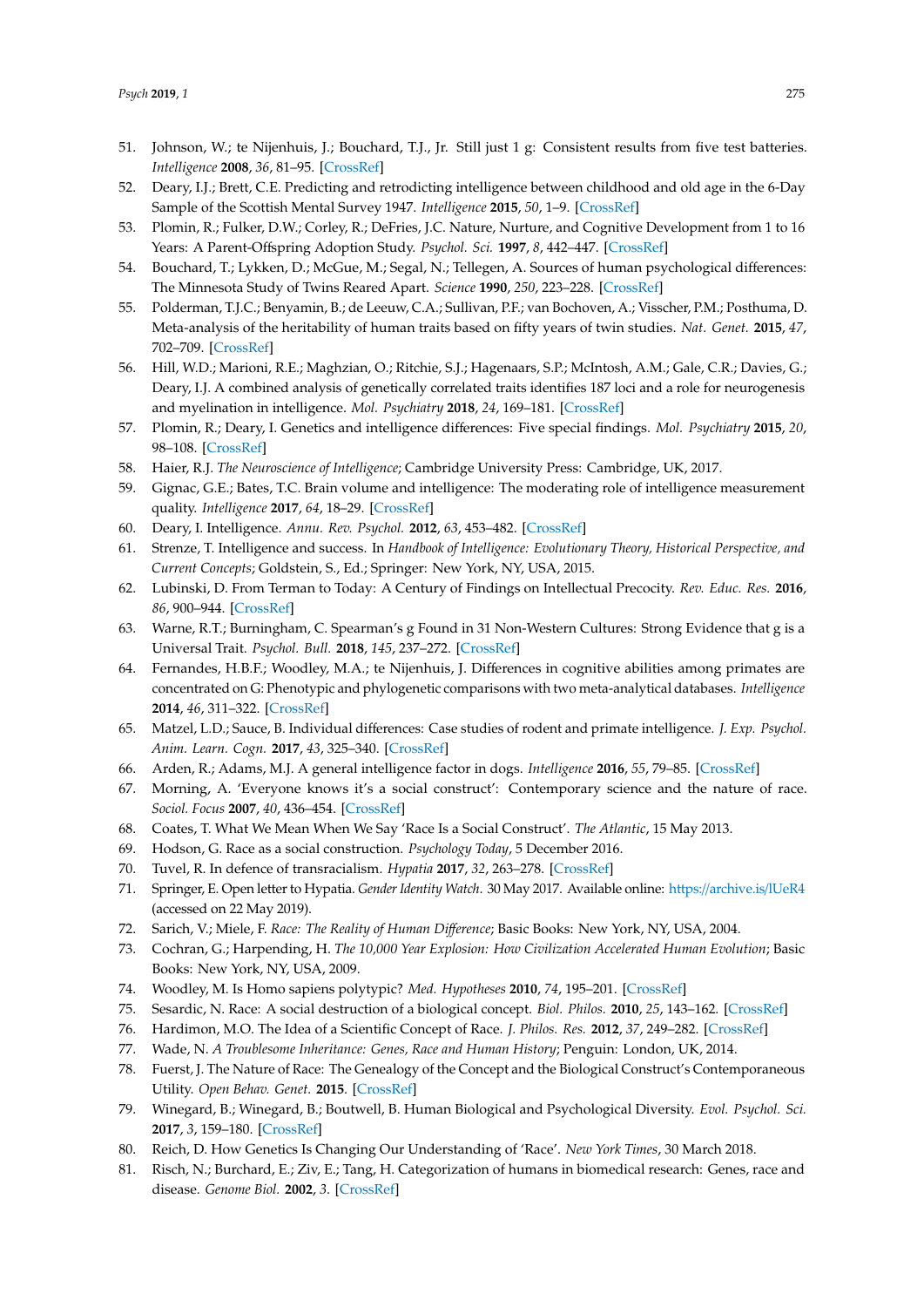- <span id="page-14-0"></span>82. ASHG. ASHG Denounces Attempts to Link Genetics and Racial Supremacy. *Am. J. Hum. Genet.* **2018**, *103*, 636. [\[CrossRef\]](http://dx.doi.org/10.1016/j.ajhg.2018.10.011)
- <span id="page-14-1"></span>83. Sesardic, N. Confusions about race: A new installment. *Stud. Hist. Philos. Sci. Part C Stud. Hist. Philos. Biol. Biomed. Sci.* **2013**, *44*, 287–293. [\[CrossRef\]](http://dx.doi.org/10.1016/j.shpsc.2013.03.005)
- <span id="page-14-2"></span>84. Khan, R. The Misrepresentation of Genetic Science in the Vox Piece on Race and IQ. *Gene Expression*, 18 May 2017.
- <span id="page-14-3"></span>85. Novembre, J.; Johnson, T.; Bryc, K.; Kutalik, Z.; Boyko, A.R.; Auton, A.; Indap, A.; King, K.S.; Bergmann, S.; Nelson, M.R.; et al. Genes mirror geography within Europe. *Nature* **2008**, *456*, 98–101. [\[CrossRef\]](http://dx.doi.org/10.1038/nature07331) [\[PubMed\]](http://www.ncbi.nlm.nih.gov/pubmed/18758442)
- <span id="page-14-5"></span><span id="page-14-4"></span>86. Lahn, B.T.; Ebenstein, L. Let's celebrate human genetic diversity. *Nature* **2009**, *461*, 726–728. [\[CrossRef\]](http://dx.doi.org/10.1038/461726a)
- 87. Xing, J.; Watkins, W.S.; Shlien, A.; Walker, E.; Huff, C.D.; Witherspoon, D.J.; Zhang, Y.; Simonson, T.S.; Weiss, R.B.; Schiffman, J.D.; et al. Toward a more uniform sampling of human genetic diversity: A survey of worldwide populations by high-density genotyping. *Genomics* **2010**, *96*, 199–210. [\[CrossRef\]](http://dx.doi.org/10.1016/j.ygeno.2010.07.004)
- <span id="page-14-6"></span>88. Leroi, A. A Family Tree in Every Gene. *New York Times*, 14 March 2005.
- <span id="page-14-7"></span>89. Rosenberg, N.A.; Pritchard, J.K.; Weber, J.L.; Cann, H.M.; Kidd, K.K.; Zhivotovsky, L.A.; Feldman, M.W. Genetic structure of human populations. *Science* **2002**, *298*, 2381–2385. [\[CrossRef\]](http://dx.doi.org/10.1126/science.1078311)
- <span id="page-14-11"></span>90. Tang, H.; Quertermous, T.; Rodriguez, B.; Kardia, S.L.R.; Zhu, X.; Brown, A.; Pankow, J.S.; Province, M.A.; Hunt, S.C.; Boerwinkle, E.; et al. Genetic Structure, Self-Identified Race/Ethnicity, and Confounding in Case-Control Association Studies. *Am. J. Hum. Genet.* **2005**, *76*, 268–275. [\[CrossRef\]](http://dx.doi.org/10.1086/427888) [\[PubMed\]](http://www.ncbi.nlm.nih.gov/pubmed/15625622)
- 91. Allocco, D.J.; Song, Q.; Gibbons, G.H.; Ramoni, M.F.; Kohane, I.S. Geography and genography: Prediction of continental origin using randomly selected single nucleotide polymorphisms. *BMC Genom.* **2007**, *8*, 68. [\[CrossRef\]](http://dx.doi.org/10.1186/1471-2164-8-68) [\[PubMed\]](http://www.ncbi.nlm.nih.gov/pubmed/17349058)
- <span id="page-14-8"></span>92. Guo, G.; Fu, Y.; Lee, H.; Cai, T.; Harris, K.M.; Li, Y. Genetic Bio-Ancestry and Social Construction of Racial Classification in Social Surveys in the Contemporary United States. *Demography* **2014**, *51*, 141–172. [\[CrossRef\]](http://dx.doi.org/10.1007/s13524-013-0242-0)
- <span id="page-14-9"></span>93. Edwards, A.W.F. Human genetic diversity: Lewontin's fallacy. *BioEssays* **2003**, *25*, 798–801. [\[CrossRef\]](http://dx.doi.org/10.1002/bies.10315) [\[PubMed\]](http://www.ncbi.nlm.nih.gov/pubmed/12879450)
- <span id="page-14-10"></span>94. Rosenberg, N.A.; Mahajan, S.; Ramachandran, S.; Zhao, C.; Pritchard, J.K.; Feldman, M.W. Clines, clusters, and the effect of study design on the inference of human population structure. *PLoS Genet.* **2005**, *1*, 660–671. [\[CrossRef\]](http://dx.doi.org/10.1371/journal.pgen.0010070)
- <span id="page-14-12"></span>95. Epstein, D. *The Sports Gene: Inside the Science of Extraordinary Athletic Performance*; Penguin: London, UK, 2014.
- <span id="page-14-13"></span>96. Burroughs, V.J.; Maxey, R.W.; Levy, R.A. Racial and Ethnic Differences in Response to Medicines: Individualized Pharmaceutical Treatment. *J. Natl. Med. Assoc.* **2002**, *94*, 1–26. [\[PubMed\]](http://www.ncbi.nlm.nih.gov/pubmed/12401060)
- <span id="page-14-14"></span>97. Sauer, N.J. Forensic Anthropology and the Concept of Race: If Races Don't Exist, Why Are Forensic Anthropologists So Good at Identifying Them? *Soc. Sci. Med.* **1992**, *34*, 107–111. [\[CrossRef\]](http://dx.doi.org/10.1016/0277-9536(92)90086-6)
- 98. Kennedy, K.A. But professor, why teach race identification if races don't exist? *J. Forensic Sci.* **1995**, *40*, 797–800. [\[CrossRef\]](http://dx.doi.org/10.1520/JFS15386J)
- <span id="page-14-15"></span>99. Ousley, S.; Jantz, R.; Freid, D. Understanding race and human variation: Why forensic anthropologists are good at identifying race. *Am. J. Phys. Anthropol.* **2009**, *139*, 68–76. [\[CrossRef\]](http://dx.doi.org/10.1002/ajpa.21006)
- <span id="page-14-16"></span>100. Clarkson, C.; Jacobs, Z.; Marwick, B.; Fullagar, R.; Wallis, L.; Smith, M.; Roberts, R.G.; Hayes, E.; Lowe, K.; Carah, X.; et al. Human occupation of northern Australia by 65,000 years ago. *Nature* **2017**, *547*, 306–310. [\[CrossRef\]](http://dx.doi.org/10.1038/nature22968) [\[PubMed\]](http://www.ncbi.nlm.nih.gov/pubmed/28726833)
- <span id="page-14-17"></span>101. Macaulay, V.; Hill, C.; Achilli, A.; Rengo, C.; Clarke, D.; Meehan, W.; Blackburn, J.; Semino, O.; Scozzari, R.; Cruciani, F.; et al. Single, rapid coastal settlement of Asia revealed by analysis of complete mitochondrial genomes. *Science* **2005**, *308*, 1034–1036. [\[CrossRef\]](http://dx.doi.org/10.1126/science.1109792)
- <span id="page-14-18"></span>102. Hawks, J.; Wang, E.T.; Cochran, G.M.; Harpending, H.C.; Moyzis, R.K. Recent acceleration of human adaptive evolution. *Proc. Natl. Acad. Sci. USA* **2007**, *104*, 20753–20758. [\[CrossRef\]](http://dx.doi.org/10.1073/pnas.0707650104)
- <span id="page-14-19"></span>103. Ilardo, M.; Nielsen, R. Human adaptation to extreme environmental conditions. *Curr. Opin. Genet. Dev.* **2018**, *53*, 77–82. [\[CrossRef\]](http://dx.doi.org/10.1016/j.gde.2018.07.003)
- <span id="page-14-20"></span>104. Henrich, J. *The Secret of Our Success How Culture Is Driving Human Evolution, Domesticating Our Species, and Making Us Smarter*; Princeton University Press: Princeton, NJ, USA, 2017.
- <span id="page-14-21"></span>105. Reich, D. *Who We Are and How We Got Here: Ancient DNA and the New Science of the Human Past*; Pantheon Books: New York, NY, USA, 2018.
- <span id="page-14-22"></span>106. Cochran, G. Live Not By Lies. *West Hunter*, 8 April 2018.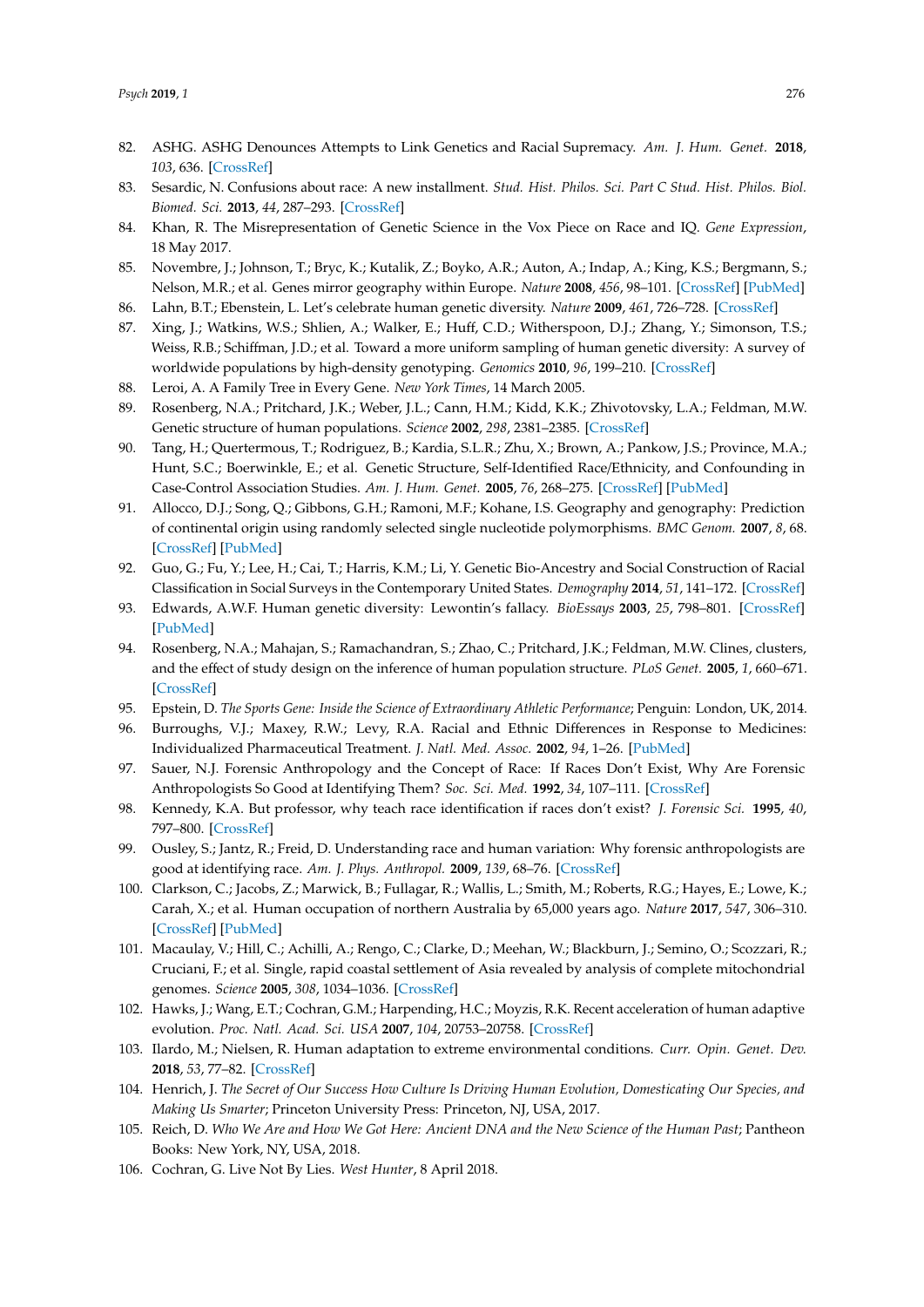- <span id="page-15-0"></span>107. Yang, J.; Benyamin, B.; McEvoy, B.P.; Gordon, S.; Henders, A.K.; Nyholt, D.R.; Madden, P.A.; Heath, A.C.; Martin, N.G.; Montgomery, G.W.; et al. Common SNPs Explain a Large Proportion of the Heritability for Human Height. *Nat. Genet.* **2010**, *42*, 565–569. [\[CrossRef\]](http://dx.doi.org/10.1038/ng.608) [\[PubMed\]](http://www.ncbi.nlm.nih.gov/pubmed/20562875)
- <span id="page-15-1"></span>108. Becker, N.S.; Verdu, P.; Froment, A.; Le Bomin, S.; Pagezy, H.; Bahuchet, S.; Heyer, E. Indirect evidence for the genetic determination of short stature in African Pygmies. *Am. J. Phys. Anthropol.* **2011**, *145*, 390–401. [\[CrossRef\]](http://dx.doi.org/10.1002/ajpa.21512) [\[PubMed\]](http://www.ncbi.nlm.nih.gov/pubmed/21541921)
- 109. Stulp, G.; Barrett, L. Evolutionary perspectives on human height variation. *Biol. Rev.* **2016**, *91*, 206–234. [\[CrossRef\]](http://dx.doi.org/10.1111/brv.12165) [\[PubMed\]](http://www.ncbi.nlm.nih.gov/pubmed/25530478)
- <span id="page-15-2"></span>110. Perry, G.H.; Foll, M.; Grenier, J.-C.; Patin, E.; Nedelec, Y.; Pacis, A.; Barakatt, M.; Gravel, S.; Zhou, X.; Nsobya, S.L.; et al. Adaptive, convergent origins of the pygmy phenotype in African rainforest hunter-gatherers. *Proc. Natl. Acad. Sci. USA* **2014**, *111*, E3596–E3603. [\[CrossRef\]](http://dx.doi.org/10.1073/pnas.1402875111)
- <span id="page-15-3"></span>111. Kong, A.; Frigge, M.L.; Thorleifsson, G.; Stefansson, H.; Young, A.I.; Zink, F.; Jonsdottir, G.A.; Okbay, A.; Sulem, P.; Masson, G.; et al. Selection against variants in the genome associated with educational attainment. *Proc. Natl. Acad. Sci. USA* **2017**, *114*, E727–E732. [\[CrossRef\]](http://dx.doi.org/10.1073/pnas.1612113114)
- <span id="page-15-4"></span>112. Rindermann, H.; Becker, D.; Coyle, T.R. Survey of expert opinion on intelligence: The FLynn effect and the future of intelligence. *Pers. Individ. Di*ff*er.* **2017**, *106*, 242–247. [\[CrossRef\]](http://dx.doi.org/10.1016/j.paid.2016.10.061)
- <span id="page-15-5"></span>113. Wicherts, J.M.; Dolan, C.V.; Hessen, D.J.; Oosterveld, P.; van Baal, G.C.M.; Boomsma, D.I.; Span, M.M. Are intelligence tests measurement invariant over time? Investigating the nature of the Flynn effect. *Intelligence* **2004**, *32*, 509–537. [\[CrossRef\]](http://dx.doi.org/10.1016/j.intell.2004.07.002)
- 114. Te Nijenhuis, J.; van der Flier, H. Is the Flynn effect on g?: A meta-analysis. *Intelligence* **2014**, *41*, 802–807. [\[CrossRef\]](http://dx.doi.org/10.1016/j.intell.2013.03.001)
- <span id="page-15-6"></span>115. Wilby, P. Beyond the Flynn effect: New myths about race, family and IQ? Available online: https://[www.](https://www.theguardian.com/education/2016/sep/27/james-flynn-race-iq-myths-does-your-family-make-you-smarter) theguardian.com/education/2016/sep/27/[james-flynn-race-iq-myths-does-your-family-make-you-smarter](https://www.theguardian.com/education/2016/sep/27/james-flynn-race-iq-myths-does-your-family-make-you-smarter) (accessed on 22 May 2019).
- <span id="page-15-7"></span>116. Roser, M. Human Height. Available online: https://[ourworldindata.org](https://ourworldindata.org/human-height)/human-height (accessed on 22 May 2019).
- <span id="page-15-8"></span>117. Bennett, S. Life Expectancy Increased by 5 Years Since 2000, But Health Inequalities Persist. Available online: https://www.who.int/news-room/detail/[19-05-2016-life-expectancy-increased-by-5-years](https://www.who.int/news-room/detail/19-05-2016-life-expectancy-increased-by-5-years-since-2000-but-health-inequalities-persist.)[since-2000-but-health-inequalities-persist.](https://www.who.int/news-room/detail/19-05-2016-life-expectancy-increased-by-5-years-since-2000-but-health-inequalities-persist.) (accessed on 24 May 2019).
- <span id="page-15-9"></span>118. Acciai, F.; Noah, A.J.; Firebaugh, G. Pinpointing the sources of the Asian mortality advantage in the USA. *J. Epidemiol. Community Health* **2015**, *69*, 1006–1011. [\[CrossRef\]](http://dx.doi.org/10.1136/jech-2015-205623)
- 119. Fryar, C. Mean Body Weight, Height, Waist Circumference, and Body Mass Index among Adults: United States, 1999–2000 through 2015–2016. Available online: https://[stacks.cdc.gov](https://stacks.cdc.gov/view/cdc/61430)/view/cdc/61430 (accessed on 24 May 2019).
- <span id="page-15-10"></span>120. Fontenot, K. Income and Poverty in the United States: 2017. In *Current Population Reports*; US Census Bureau: Suitland, MD, USA, 2018; pp. 60–263.
- <span id="page-15-11"></span>121. Isler, K.; van Schaik, C.P. Metabolic costs of brain size evolution. *Biol. Lett.* **2006**, *2*, 557–560. [\[CrossRef\]](http://dx.doi.org/10.1098/rsbl.2006.0538)
- <span id="page-15-12"></span>122. Aiello, L.C.; Wheeler, P. The Expensive-Tissue Hypothesis the Brain and the Digestive Evolution. *Curr. Anthropol.* **1995**, *36*, 199–221. [\[CrossRef\]](http://dx.doi.org/10.1086/204350)
- <span id="page-15-13"></span>123. Lynn, R. Race differences in intelligence: A global perspective. *Mank. Q.* **1991**, *31*, 254–296.
- <span id="page-15-14"></span>124. Sayol, F.; Maspons, J.; Lapiedra, O.; Iwaniuk, A.N.; Székely, T.; Sol, D. Environmental variation and the evolution of large brains in birds. *Nat. Commun.* **2016**, *7*, 13971. [\[CrossRef\]](http://dx.doi.org/10.1038/ncomms13971)
- <span id="page-15-16"></span><span id="page-15-15"></span>125. Dawkins, R. *The Extended Phenotype*; Oxford University Press: Oxford, UK, 1982.
- 126. Dawkins, R. *The Blind Watchmaker*; Norton & Company: New York, USA, 1986.
- <span id="page-15-17"></span>127. Fuerst, J.; Kirkegaard, E.O.W. Admixture in the Americas: Regional and National Differences. *Mank. Q.* **2016**, *56*, 255–373.
- 128. Becker, D.; Rindermann, H. The relationship between cross-national genetic distances and IQ-differences. *Pers. Individ. Di*ff*er.* **2016**, *98*, 300–310. [\[CrossRef\]](http://dx.doi.org/10.1016/j.paid.2016.03.050)
- 129. Kirkegaard, E.; Menie, M.W.o.; Williams, R.; Fuerst, J.; Meisenberg, G. Biogeographic Ancestry, Cognitive Ability and Socioeconomic Outcomes. *Psych* **2019**, *1*, 1–25. [\[CrossRef\]](http://dx.doi.org/10.3390/psych1010001)
- 130. Piffer, D. Evidence for Recent Polygenic Selection on Educational Attainment and Intelligence Inferred from Gwas Hits: A Replication of Previous Findings Using Recent Data. *Psych* **2019**, *1*, 55–75. [\[CrossRef\]](http://dx.doi.org/10.3390/psych1010005)